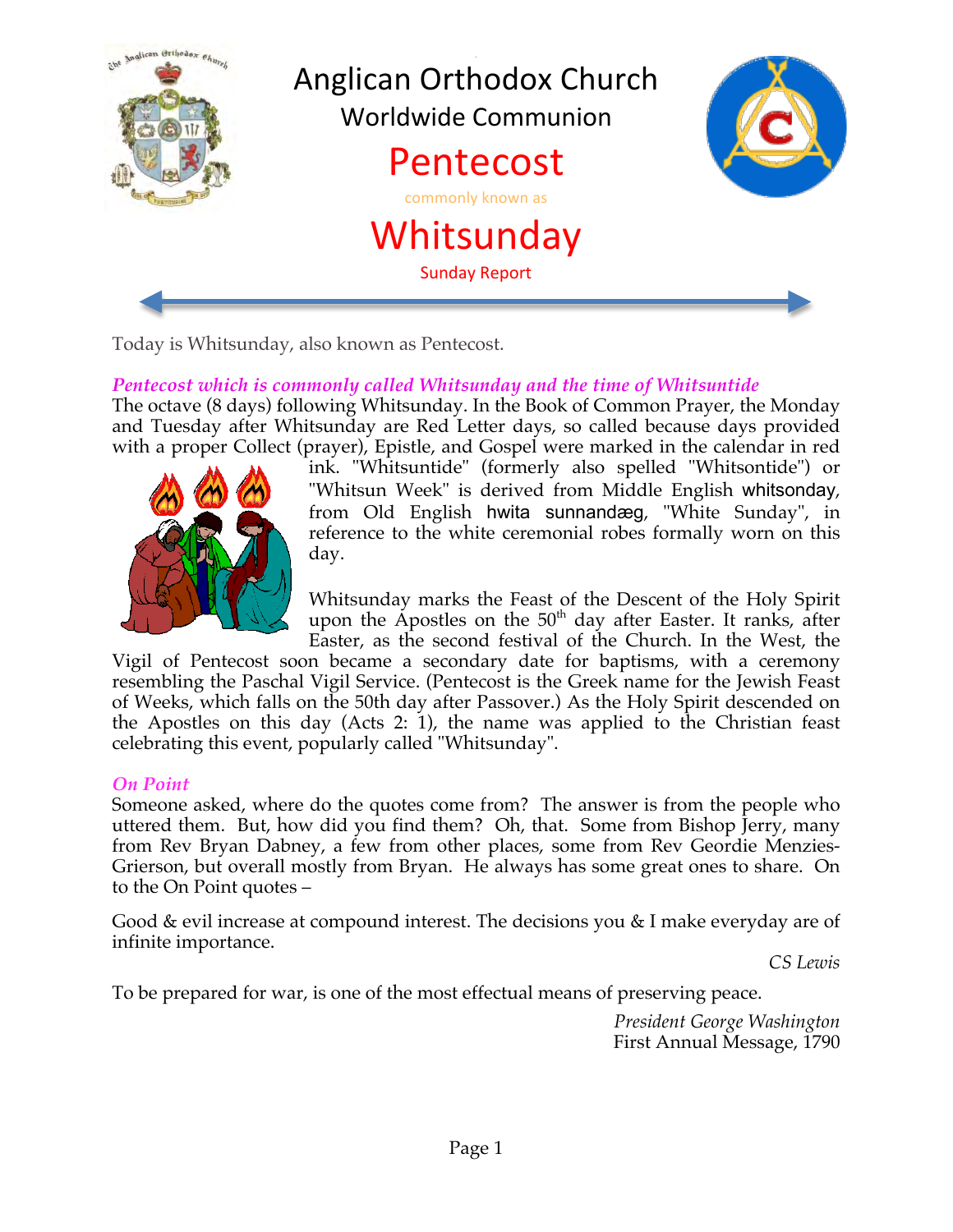And when they bring you unto the synagogues, and unto magistrates, and powers, take ye no thought how or what thing ye shall answer, nor what ye shall say: for the Holy Ghost shall teach you in the same hour what ye ought to say.

*St. Luke 12:11-12*

Fear, not kindness, restrains the wicked!

*Syrus* Syrian slave whose wits won his freedom

No man can well doubt the propriety of placing a president of the United States under the most solemn obligations to preserve, protect, and defend the constitution.

*Justice Joseph Story* (1833)

I am the door: by me if any man enter in, he shall be saved, and shall go in and out, and find pasture.

*St. John 10:9*

For the time is come that judgment must begin at the house of God: and if it first begin at us, what shall the end be of them that obey not the gospel of God?

*I St. Peter 4:17*

Grace is the mother and nurse of holiness, and not the apologist of sin.

*Charles H. Spurgeon* 19<sup>th</sup> century English pastor and author Morning and Evening, p. 51

How sorry we would be if many of our wishes were granted.

*Aesop* 6<sup>th</sup> century BC.Greek philosopher and author The Old Man and Death

Controversy, n. A battle in which spittle or ink replaces the injurious cannonball and the inconsiderate bayonet.

> *Ambrose Bierce*  $19<sup>th</sup>$  and  $20<sup>th</sup>$  century American author and misanthrope

America's prosperity was not a gift from the government or anyone else. Free enterprise, not government, is the source from which our blessings flow.

> *Ronald Wilson Reagan* 20<sup>th</sup> century American president

I predict future happiness for Americans if they can prevent the government from wasting the labors of the people under the pretense of taking care of them.

*Thomas Jefferson* Founding father and Third President of the United States

This present window of opportunity, during which a truly peaceful and interdependent world order might be built, will not be open for too long. We are on the verge of a global transformation. All we need is the right major crisis and the nations will accept the New World Order.

> *David Rockefeller*  $20<sup>th</sup>$  and  $21<sup>st</sup>$  century American globalist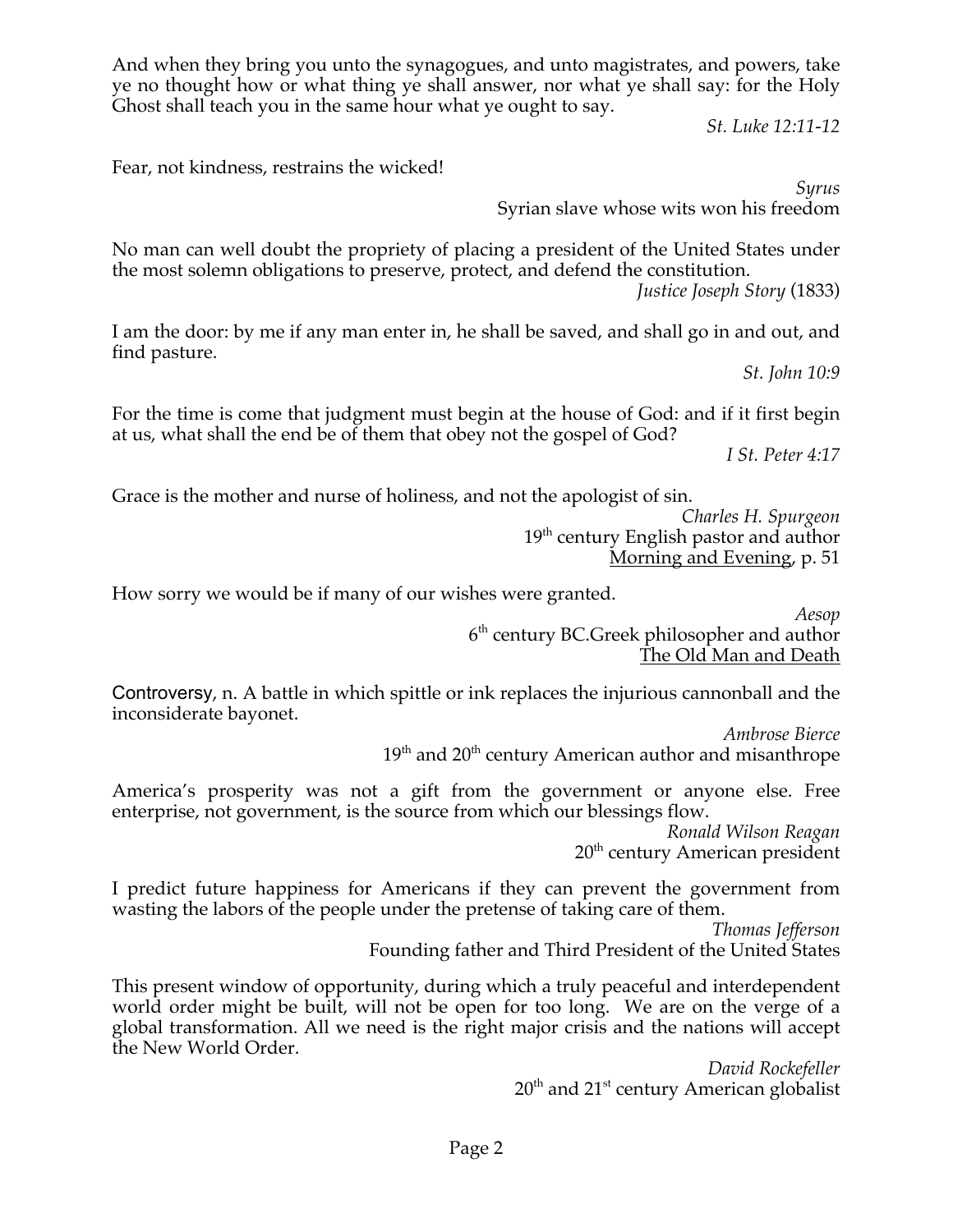## *Propers*

Each Sunday there are Propers: special prayers and readings from the Bible. There is a Collect for the Day; that is a single thought prayer, most written either before the refounding of the Church of England in the 1540s or written by Bishop Thomas Cranmer, the first Archbishop of Canterbury after the re-founding.

The Collect for the Day is to be read on Sunday and during Morning and Evening Prayer until the next Sunday. The Epistle is normally a reading from one of the various Epistles, or letters, in the New Testament. The Gospel is a reading from one of the Holy Gospels, Matthew, Mark, Luke and John. The Collect is said by the minister as a prayer, the Epistle can be read by either a designated reader (as we do in our church) or by one of the ministers and the Holy Gospel, which during the service in our church is read by an ordained minister.

The propers are the same each year, except if a Red Letter Feast, that is one with propers in the prayerbook, falls on a Sunday, then those propers are to be read instead, except in a White Season, where it is put off. Red Letter Feasts, so called because in the Altar Prayerbooks the titles are in red, are special days. Most of the Red Letter Feasts are dedicated to early saints instrumental in the development of the church, others to special events. Some days are particularly special and the Collect for that day is to be used for an octave (eight days) or an entire season, like Advent or Lent.

The Propers for today are found on Page 180-182, with the Collect first:

#### Pentecost, commonly called Whitsunday. *The Collect.*

**GOD**, who as at this time didst teach the hearts of thy faithful people, by sending **O** GOD, who as at this time didst teach the hearts of thy faithful people, by sending to them the light of thy Holy Spirit; Grant us by the same Spirit to have a right judgment in all things, and evermore to rejoice in his holy comfort; through the merits of Christ Jesus our Saviour, who liveth and reigneth with thee, in the unity of the same Spirit, one God, world without end. *Amen.*

¶ This Collect is to be said daily throughout Whitsun Week.

The Scripture serving as this morning's Epistle came from the Second Chapter of the Acts of the Apostles beginning at the First Verse, which consisted primarily of a listing of all the countries and regions surrounding Jerusalem, or at least the hardest to pronounce ones, and a description of the actions of the Apostles when the Holy Ghost came upon them. But, you will also notice that the coming of the Holy Ghost demonstrated the universality of The Word, for when they spoke in tongues, The Word spoke to each in their own language. The Word was not some stranger's language, but their very own!

THEN the day of Pentecost was fully come, they were all with one accord in one place. And suddenly there came a sound from heaven as of a rushing mighty wind, and it filled all the house where they were sitting. And there WHEN the day of Pentecost was fully come, they were all with one accord in one place. And suddenly there came a sound from heaven as of a rushing mighty wind, and it filled all the house where they were sitting. And there they were all filled with the Holy Ghost, and began to speak with other tongues, as the Spirit gave them utterance. And there were dwelling at Jerusalem Jews, devout men, out of every nation under heaven. Now when this was noised abroad, the multitude came together, and were confounded, because that every man heard them speak in his own language. And they were all amazed and marvelled, saying one to another, Behold, are not all these which speak Galilæans? And how hear we every man in our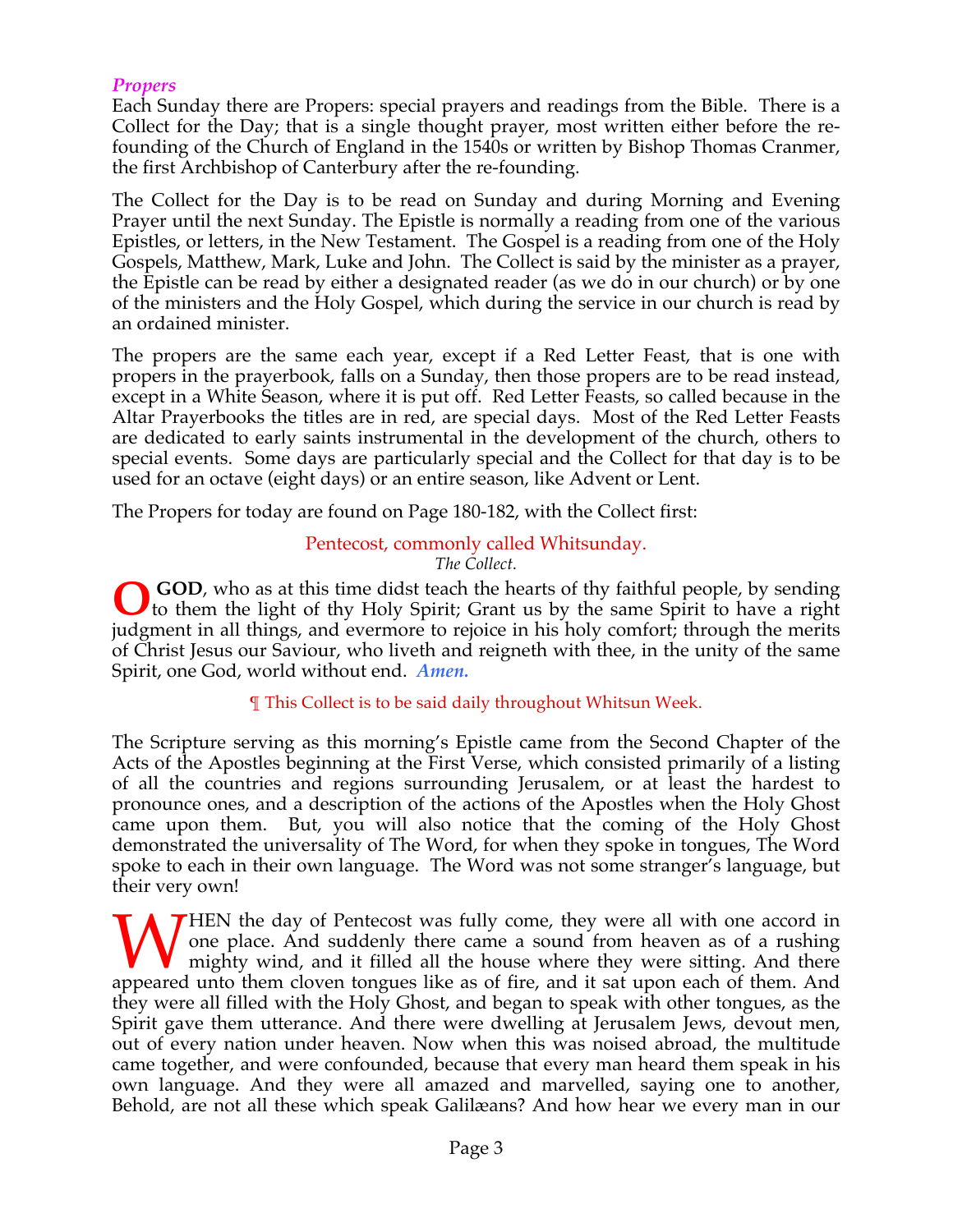own tongue, wherein we were born? Parthians, and Medes, and Elamites, and the dwellers in Mesopotamia, and in Judæa, and Cappadocia, in Pontus, and Asia, Phrygia, and Pamphylia, in Egypt, and in the parts of Libya about Cyrene, and strangers of Rome, Jews and proselytes, Cretes and Arabians, we do hear them speak in our tongues the wonderful works of God.

Today's Gospel came from the Fourteenth Chapter of the Gospel according to Saint John beginning at the Fifteenth Verse:

ESUS said unto his disciples, If ye love me, keep my commandments. And I will pray the Father, and he shall give you another Comforter, that he may abide with you for **JESUS** said unto his disciples, If ye love me, keep my commandments. And I will pray the Father, and he shall give you another Comforter, that he may abide with you for ever; even the Spirit of truth; whom the world canno not, neither knoweth him: but ye know him; for he dwelleth with you, and shall be in you. I will not leave you comfortless: I will come to you. Yet a little while, and the world seeth me no more; but ye see me: because I live, ye shall live also. At that day ye shall know that I am in my Father, and ye in me, and I in you. He that hath my commandments, and keepeth them, he it is that loveth me: and he that loveth me shall be loved of my Father, and I will love him, and will manifest myself to him. Judas saith unto him, not Iscariot, Lord, how is it that thou wilt manifest thyself unto us, and not unto the world? Jesus answered and said unto him, If a man love me, he will keep my words; and my Father will love him, and we will come unto him, and make our abode with him. He that loveth me not keepeth not my sayings: and the word which ye hear is not mine, but the Father's which sent me. These things have I spoken unto you, being yet present with you. But the Comforter, which is the Holy Ghost, whom the Father will send in my name, he shall teach you all things, and bring all things to your remembrance, whatsoever I have said unto you. Peace I leave with you, my peace I give unto you: not as the world giveth, give I unto you. Let not your heart be troubled, neither let it be afraid. Ye have heard how I said unto you, I go away, and come again unto you. If ye loved me, ye would rejoice, because I said, I go unto the Father: for my Father is greater than I. And now I have told you before it come to pass, that, when it is come to pass, ye might believe. Hereafter I will not talk much with you: for the prince of this world cometh, and hath nothing in me. But that the world may know that I love the Father; and as the Father gave me commandment, even so I do.

#### *Bishop Ogles' Sermon – Pentecost - Whitsunday*

Today Bishop Jerry, an Army Master Aviator, is delivering the keynote address to the

veterans and active military of the 1<sup>st</sup> Aviation Brigade at Fort Rucker during their celebration of the  $50<sup>th</sup>$  anniversary of the Brigade. There will be no sermon notes for you today. Bishop Jerry asks you to think on the Collect and read the remaining sermons.

#### Pentecost, commonly called Whitsunday. *The Collect.*

 **GOD**, who as at this time didst teach the hearts of thy faithful people, by sending to them the light of thy Holy Spirit; Grant us by the same Spirit to have a right judgment in all **O**



things, and evermore to rejoice in his holy comfort; through the merits of Christ Jesus our Saviour, who liveth and reigneth with thee, in the unity of the same Spirit, one God, world without end. *Amen.*

¶ This Collect is to be said daily throughout Whitsun Week.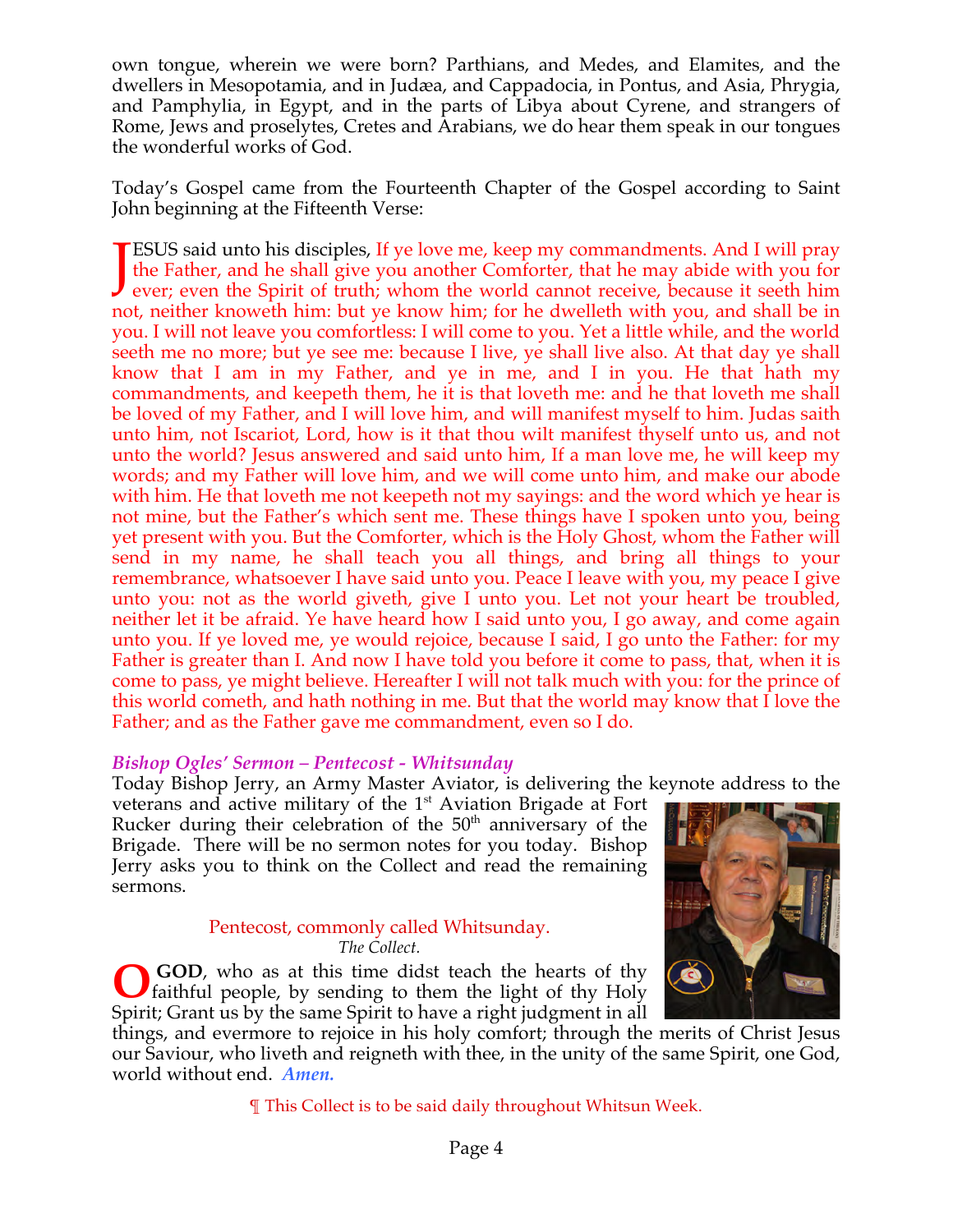#### *Sermon – Reverend Jack Arnold - Time and Action Church of the Faithful Centurion - Descanso, California*

Today's sermon brought the Collect, Epistle and Gospel together and is partly contained in the forewords above.



Consider these words from the Collect:

… sending to them the light of thy Holy Spirit; Grant us by the same Spirit to have a right judgment in all things, and evermore to rejoice in his holy comfort …

When Jesus left on Ascension Day, we lost a teacher here on earth. We still have Him as Redeemer and Savior; but what to do for understanding? In response to His departure, God sent us the Holy Ghost.

Who is this Holy Ghost and why is he here?

We worship the One True God, a triune God, that is Three in One; Father, Son and Holy Ghost. Most people have no trouble understanding the concept of God the Father, Christians seem to get God the Son, but many seem to have a bit of difficulty with the Holy Ghost.

The Holy Ghost has been there since the beginning. He breathed life into the world, yet His actions seemed to be sporadic until Pentecost.

Well, today is Pentecost, the time one normally thinks of the Holy Ghost, the Holy Spirit, the Breath of God, the Comforter. When people do think of Him, they oft think of the actions described in the words of Saint Luke in the Acts of the Apostles. The dancing and speaking in tongues. All that happened so we might understand that with the help of the Holy Ghost we might bring the Word to all mankind. The Word of God is a universal language. When the disciples spoke in tongues, the people around them heard the Word in their own language, not an odd combination of sounds that no one understood. The disciples spoke and were heard by those around them in their own language, not Klingon. It is not for us to speak in tongues without study; that was a one shot deal. It was designed to show us that we could, with hard work and persistence bring the Gospel to the world in the language of the people. It showed that we were in fact to preach the Gospel to all nations, not just the nation of Israel, but to all the nations of the World. The many nations of the fallen race of Adam all comprise those to whom the Good News is to be spread. Which is what the purpose of God sending the Holy Ghost was for, was for us to bring the light of Christ into the world for all to see and believe upon. He is here so that we can understand and then act upon His Word. He is here to provide us with the guidance and understanding necessary to preach and spread the Word into the far regions of the Earth. The Holy Ghost allows us to spread His Word amongst all the people in the world and to convince them and let them believe. It opens our eyes to what is good for us and what is not good for us, so that we know what to believe and what not to believe.

We need the Holy Ghost if we are to follow the Great Commission Christ set forth. He knew we would need the Holy Ghost if we were to have any success in this endeavor. However, He also knew that He needed to leave if the Holy Ghost were to come and stay, so the Holy Ghost's coming had to wait until after the Ascension. He had it planned out so the disciples would not be without a direct connection to Him for very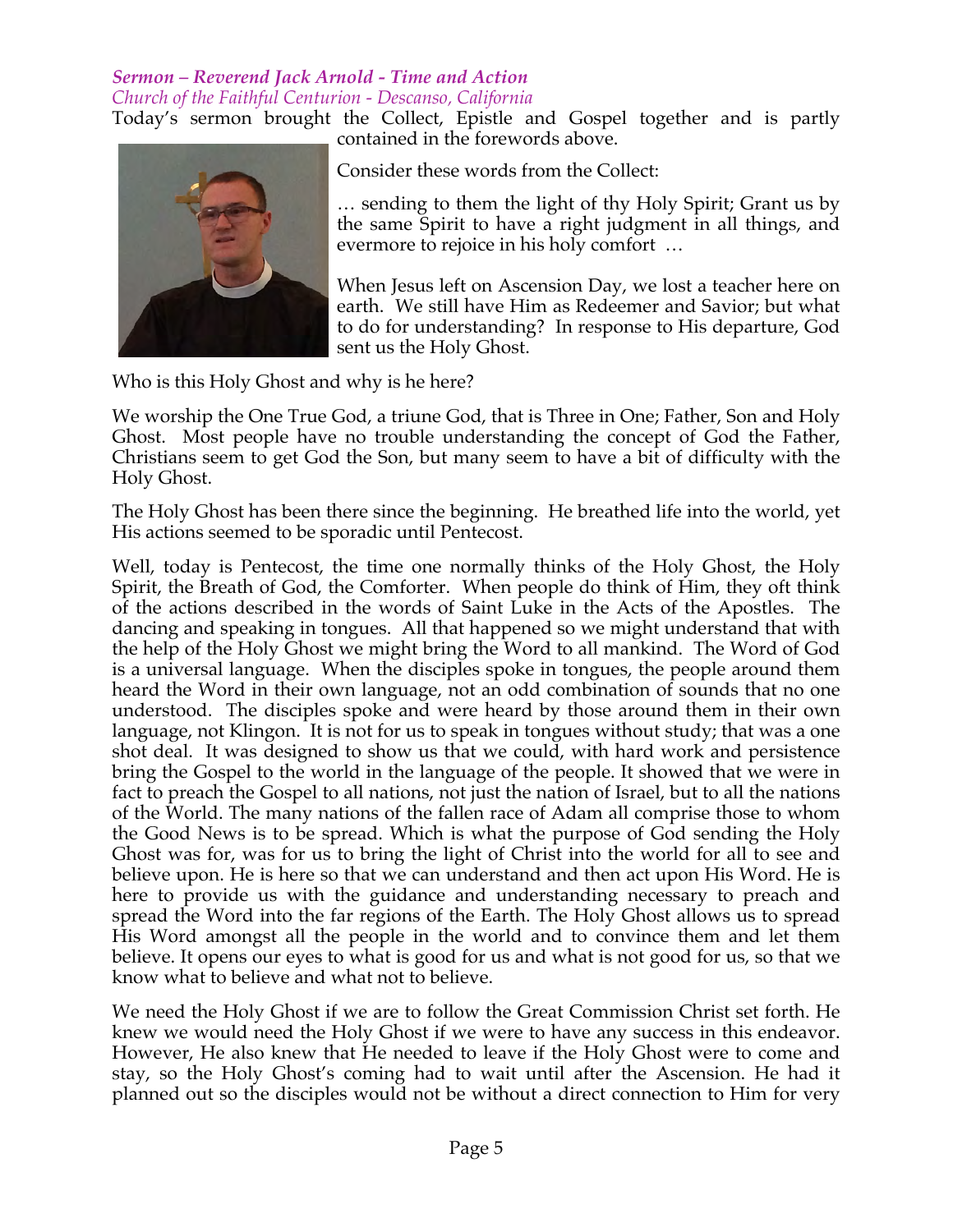long.

The Holy Ghost is also our direct connection to God. When Jesus left, the disciples were distant from God. When they were not near Jesus, they did not do as well as when they were with Him. See Peter's actions after the arrest of Jesus for an example, thrice denying His Lord. The Holy Ghost came so that we would have understanding and a direct connection to God, wireless as it were, instead of having to be tethered to Christ. It is how He will always be with us, even though He is not physically with us at the present time. We will never have to fear anything as long as He is with us, for if He is with us, who should we be afraid of, if we are on His side?

If we allow the Holy Ghost into our hearts, we will never be far from Him, and He will never be far from us. We have to consciously let Him into our hearts, He will not come uninvited into our hearts. The Holy Ghost will help us understand Scripture and will give us guidance on our earthly lives, as we work towards staying on the straight and narrow path towards heaven He will be a constant guiding presence in our lives, that will give us peace in times of trouble, and will help us guide and focus our minds in our worship of God. He will give us the inspiration and help us to do what is right for our fellow Christians and friends, while staying true to God. He will light our paths in difficult times and trials and will give us the guidance we need to finish our race for God.

In today's Gospel, Jesus tells us that He would be leaving, but the Father would send a facilitator; one who whose presence, if we let Him into our hearts, would let us understand His Word with those self same hearts. The Comforter would bring the Love of God into our hearts to let us feel His Love. He will help us understand that we are striving to be one with God, with Jesus and with the Holy Ghost. Our love can be demonstrated by our actions. Which are only possible if we allow the Holy Ghost into our hearts and believe and Act upon our faith! This is a point that is made time and time again in Scriptures. We need to be doers of the world, not just hearers, to paraphrase St. James. For if we love Jesus, we will do as He asked.

If you think about it, you will recall that the second half of the <u>Book of Luke</u> is titled The Acts of the Apostles. It is not the thoughts, the beliefs, the feelings, the meditations, the inner feelings or any other touchy feely thing, it is the ACTS. If you believe, act on those beliefs. The Holy Ghost is here to help us know how to act, we will just have to let Him into our hearts, and then ACT.

We need the help of the Holy Ghost to learn what we are to do, how we are to do it and most of all to do it. Action, not just diction.

Pray for His continual presence in your heart.

Heaven is at the end of an uphill trail. The easy downhill trail does not lead to the summit.

The time is now, not tomorrow. The time has come, indeed. How will you ACT?

It is by our actions we are known.

## **Be of God - Live of God - Act of God**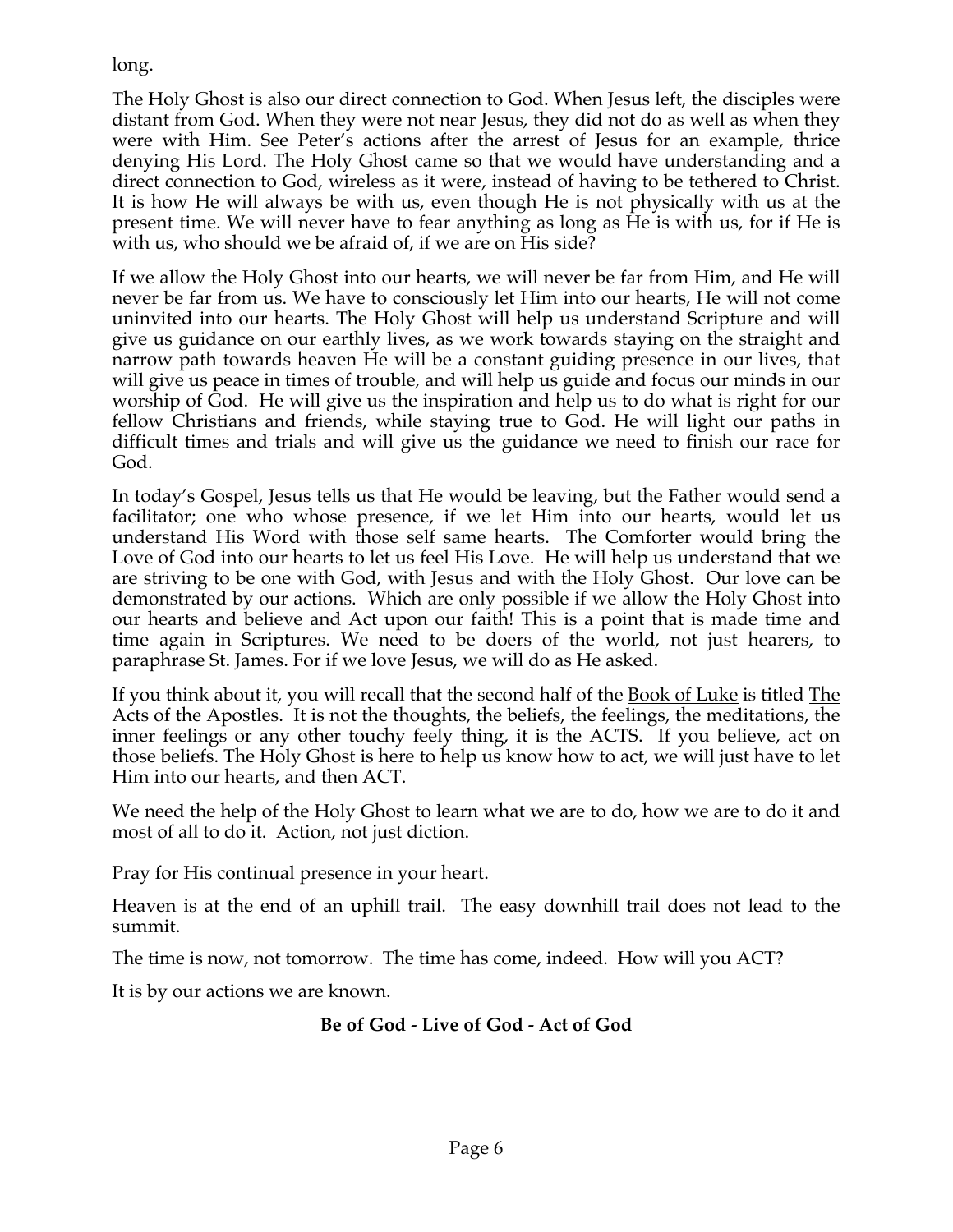

### *Roy Morales-Kuhn, Bishop and Pastor - St. Paul's Anglican Church - Anglican Orthodox Church*

Bishop Roy is pastor of the biggest AOC parish West of the Mississippi and is in charge of the Diocese of the Epiphany.

**Pentecost, commonly called Whitsunday** 15 May 2016 Psalm 68 • Joel 2:28-32 • Romans 8:1-11

#### Pentecost, commonly called Whitsunday. *The Collect.*

 **GOD**, who as at this time didst teach the hearts of thy faithful people, by sending to them the light of thy Holy Spirit; Grant us by the same Spirit to have a right judgment in all things, and evermore to rejoice in his holy **O**



comfort; through the merits of Christ Jesus our Saviour, who liveth and reigneth with thee, in the unity of the same Spirit, one God, world without end. *Amen.*

¶ This Collect is to be said daily throughout Whitsun Week.

## *Joel 2:28-32*

**ND** it shall come to pass afterward, that I will pour out my spirit upon all flesh; AND it shall come to pass afterward, that I will pour out my spirit upon all flesh;<br>daughters shall prophesy, your old men shall dream dreams, your young men shall see visions:

29 And also upon the servants and upon the handmaids in those days will I pour out my spirit.

30 And I will shew wonders in the heavens and in the earth, blood, and fire, and pillars of smoke.

31 The sun shall be turned into darkness, and the moon into blood, before the great and terrible day of the Lord come.

32 And it shall come to pass, that whosoever shall call on the name of the Lord shall be delivered: for in mount Zion and in Jerusalem shall be deliverance, as the Lord hath said, and in the remnant whom the Lord shall call.

The brief passage from the minor prophet Joel is one of the most direct foreshadowing accounts to the Day of Pentecost. The first two verses speak to the universal outpouring of the Holy Spirit, '...I will pour out my spirit upon all flesh...' This is different from the multiply encounters with the Holy Spirit in the Old Testament. In that testimony we read where individual or a times small groups were indwelt by the Holy Spirit. Aaron, Moses, Miriam, the prophets who walked with Elijah, etc.

But on the whole, generally there was not a universal infusing or outpouring the Spirit on a general population. That is until we come to the account described in the book of Acts. The most compelling part of this scripture; this outpouring of the Holy Spirit will no longer be ethnic in nature. It would and will be universal

Here we have the faithful as they wait in Jerusalem, as instructed by the ascended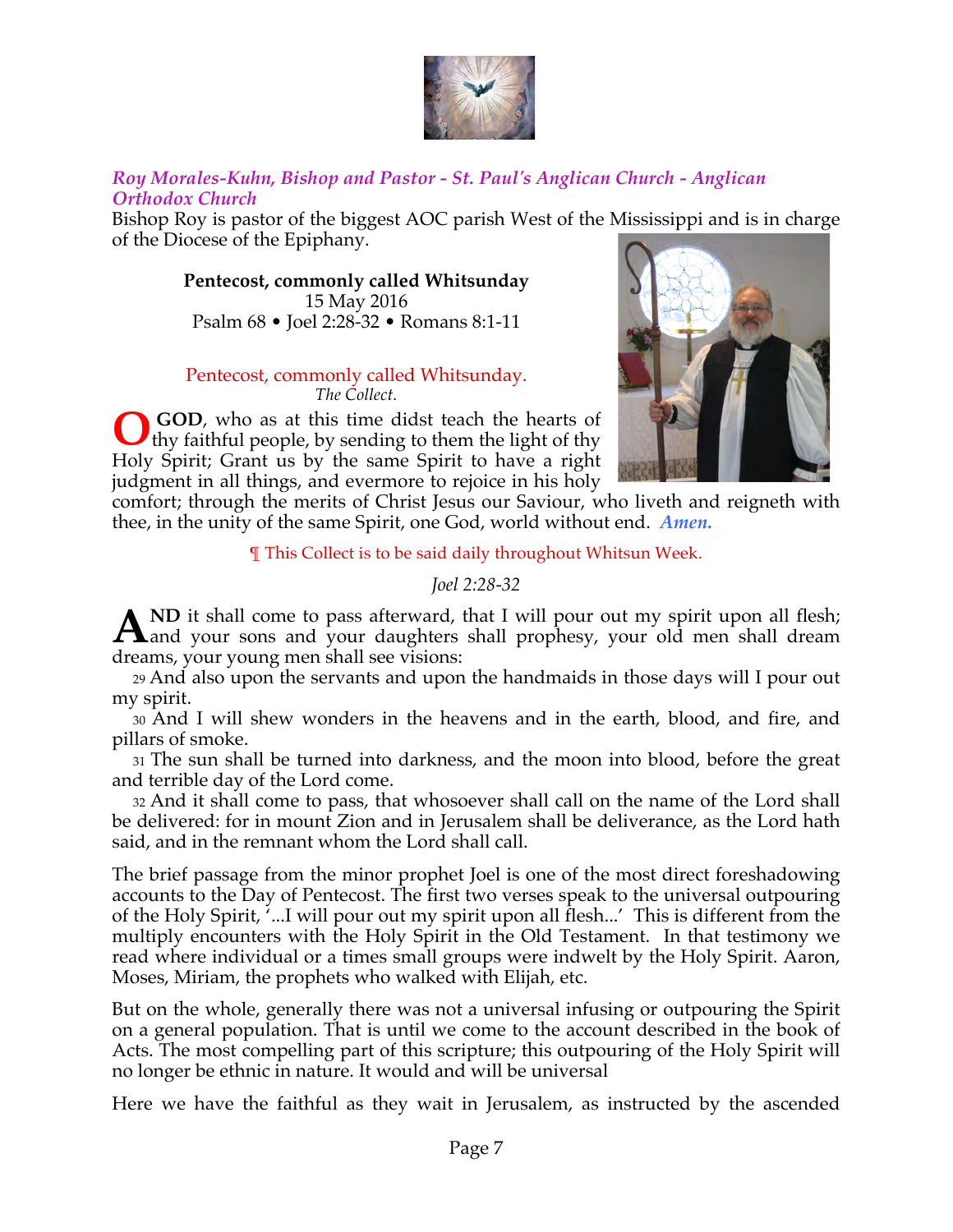Christ, suddenly 'baptized' by the Holy Spirit. This event, now known as the Day of Pentecost was unprecedented as revealed by the remarks made by those who observed the event. Many who were baptized by the Holy Spirit that day were converts to Judaism, they were Gentile, not Jews by birth.

There were other observers who had not experienced the indwelling of the Holy Spirit, who would accused the believer of being drunk. Peter denies that accusation by indicating the early hour of the day, "...it is the 3rd hour...' (9 a.m.)

Another interesting fact, the outpouring was not gender specific. Men and women, sons and daughters, old and young...they all '...in those days...' will have the Spirit poured out upon them.

Verses 30 & 31 seem to be out of chronological order. These two verses can be interpreted as to being about Christ recent crucifixion. There were a number of heavenly signs observed, there was an earthquake noted on the day of Christ death. The sky was dark for three hours. The blood and water refer to His piercing after His death, where blood and water flowed from his side; which indicated that he was dead, not having fainted or 'swooned' away as some have tried to explain away his resurrection. There was an eclipse that Friday, it was a "blood" moon, orange/red in color as observed, the eclipse happening as the moon rose which caused the moon light to be filtered through the thicker part of the atmosphere. This is what caused the blood colored hue to the moon.

Then in Verse 32 there is expressed the plan of salvation is explained. '...whosoever calls on the name of the Lord shall be delivered. And to finish off the thought... '...and in the remnant whom the Lord shall call...'

Let us now look at the passage of scripture from the letter to the Romans.

### *Romans 8:1-11*

**HERE** is therefore now no condemnation to them which are in Christ Jesus, who **THERE** is therefore now no condemnation<br>walk not after the flesh, but after the Spirit.

2 For the law of the Spirit of life in Christ Jesus hath made me free from the law of sin and death.

3 For what the law could not do, in that it was weak through the flesh, God sending his own Son in the likeness of sinful flesh, and for sin, condemned sin in the flesh:

4 That the righteousness of the law might be fulfilled in us, who walk not after the flesh, but after the Spirit.

5 For they that are after the flesh do mind the things of the flesh; but they that are after the Spirit the things of the Spirit.

6 For to be carnally minded is death; but to be spiritually minded is life and peace.

7 Because the carnal mind is enmity against God: for it is not subject to the law of God, neither indeed can be.

8 So then they that are in the flesh cannot please God.

9 But ye are not in the flesh, but in the Spirit, if so be that the Spirit of God dwell in you. Now if any man have not the Spirit of Christ, he is none of his.

10 And if Christ be in you, the body is dead because of sin; but the Spirit is life because of righteousness.

11 But if the Spirit of him that raised up Jesus from the dead dwell in you, he that raised up Christ from the dead shall also quicken your mortal bodies by his Spirit that dwelleth in you.

In these eleven verses we find how to know if someone is in Christ. The very nature of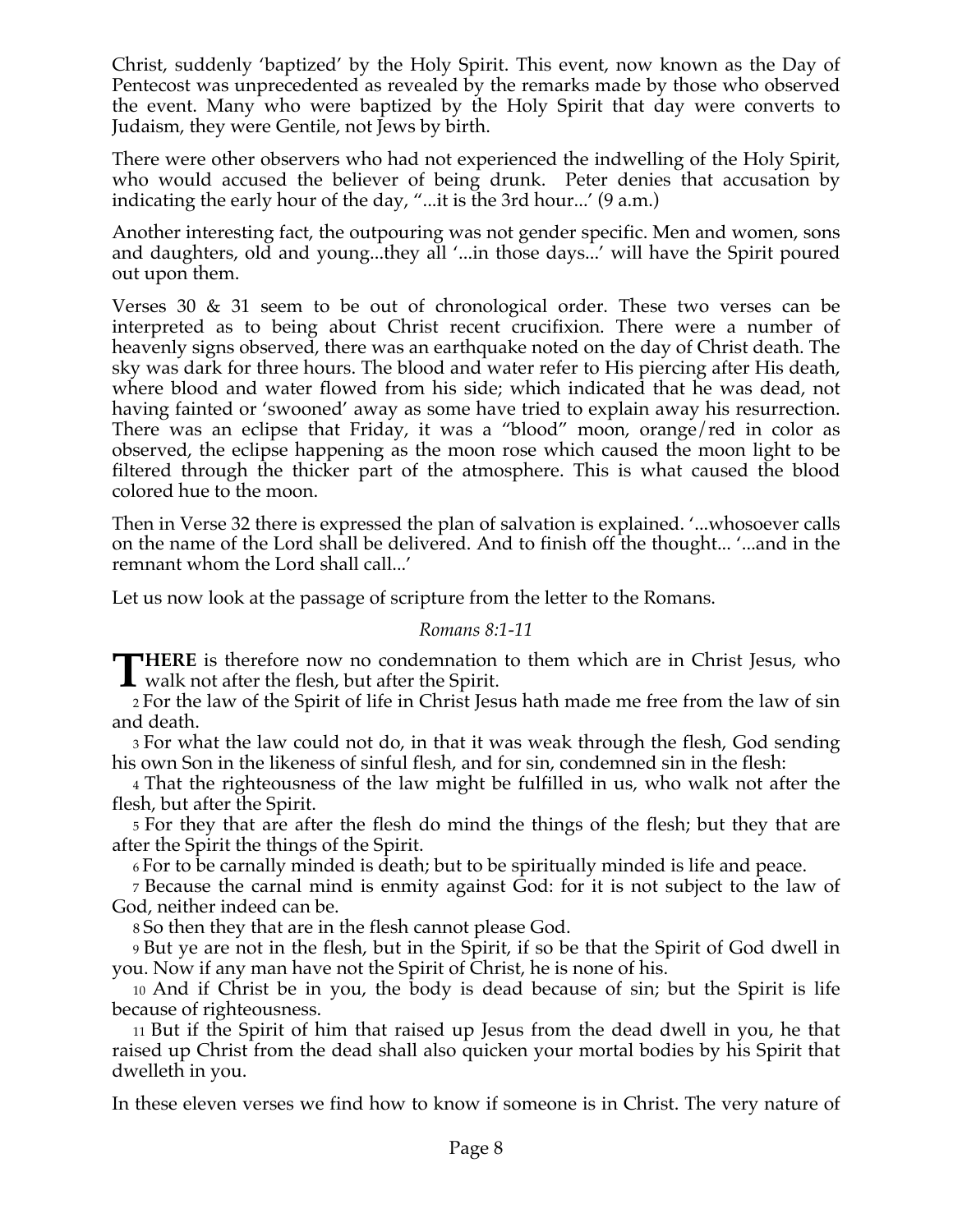the flesh will be changed if you are in Christ. The Spirit, (now poured out on all believers) is a witness to our sinful nature in the law and will show righteousness of the law being fulfilled in us...how?, by not walking after the flesh, but by walking after the Spirit. We are to be spiritually minded, it is life and peace.

Being carnal minded puts us against God, by being in the flesh, that is carnally minded we cannot please God. But if you are not carnally minded, because you are in the Spirit, your body should be dead because of sin. But the Spirit is life, the very same Spirit of him who raised up Jesus from the dead, he will quicken you by his Spirit...that dwells in you.

Paul, in writing this 'list' of what to look for in believers and non-believers, gives us a way to examine our spiritual lives in light of the Gospel message. This was after the fact of Pentecost, so the Holy Spirit is now upon all believers, not just the believing Jews. Peter will be the first to record this when he witnesses Cornelius and other gentiles receiving the Holy Spirit.

Paul reaffirms this concept in this passage from eighth chapter of Romans. Here Paul is writing to Roman, Greek, and other gentile believers, instructing them in the understanding of what has happened, first in Jerusalem and then the rest of the known world.

By this accounting we as modern day believers can find comfort in the words of St. Paul as he expresses the real difference between the Old and New Testament. If you spend time reading and rereading these first eleven verses of Chapter 8 of Romans you can find comfort in the finished work of the Lord. Jesus died once and for all on the Cross to raise us from our dead selves to new life. He causes us by the Holy Spirit to seek him, we should desire the Word, we should read the Word, we should live the Word; Daily.

Let us pray:

**O** GOD, who as at this time didst teach the hearts of thy faithful people, by sending to them the light of thy Holy Spirit; Grant us by the same Spirit to have a right to them the light of thy Holy Spirit; Grant us by the same Spirit to have a right judgment in all things, and evermore to rejoice in his holy comfort; through the merits of Christ Jesus our Saviour, who liveth and reigneth with thee, in the unity of the same Spirit, one God, world without end. *Amen.*

**LORD** Jesus Christ, who saidst unto thine Apostles, Peace I leave with you, my peace I give unto you; Regard not our sins, but the faith of thy Church; and grant to it that peace and unity which is according to thy will, who livest and reignest with the Father and the Holy Ghost, one God, world without end. *Amen*. ✟ **O**

## *Rev Bryan Dabney of Saint John's Sunday Sermon*

We are fortunate to have Bryan's Sunday Sermon. If you want people to come to The

Truth, you have to speak the truth, expouse the truth and live the truth. This is really a good piece and I commend it to your careful reading.

## **Pentecost, commonly called Whitsunday**

*Chapter Two of Paul's Letter to the Corinthians*

**ND** I, brethren, when I came to you, came not with AND I, brethren, when I came to you, came not with excellency of speech or of wisdom, declaring unto you the

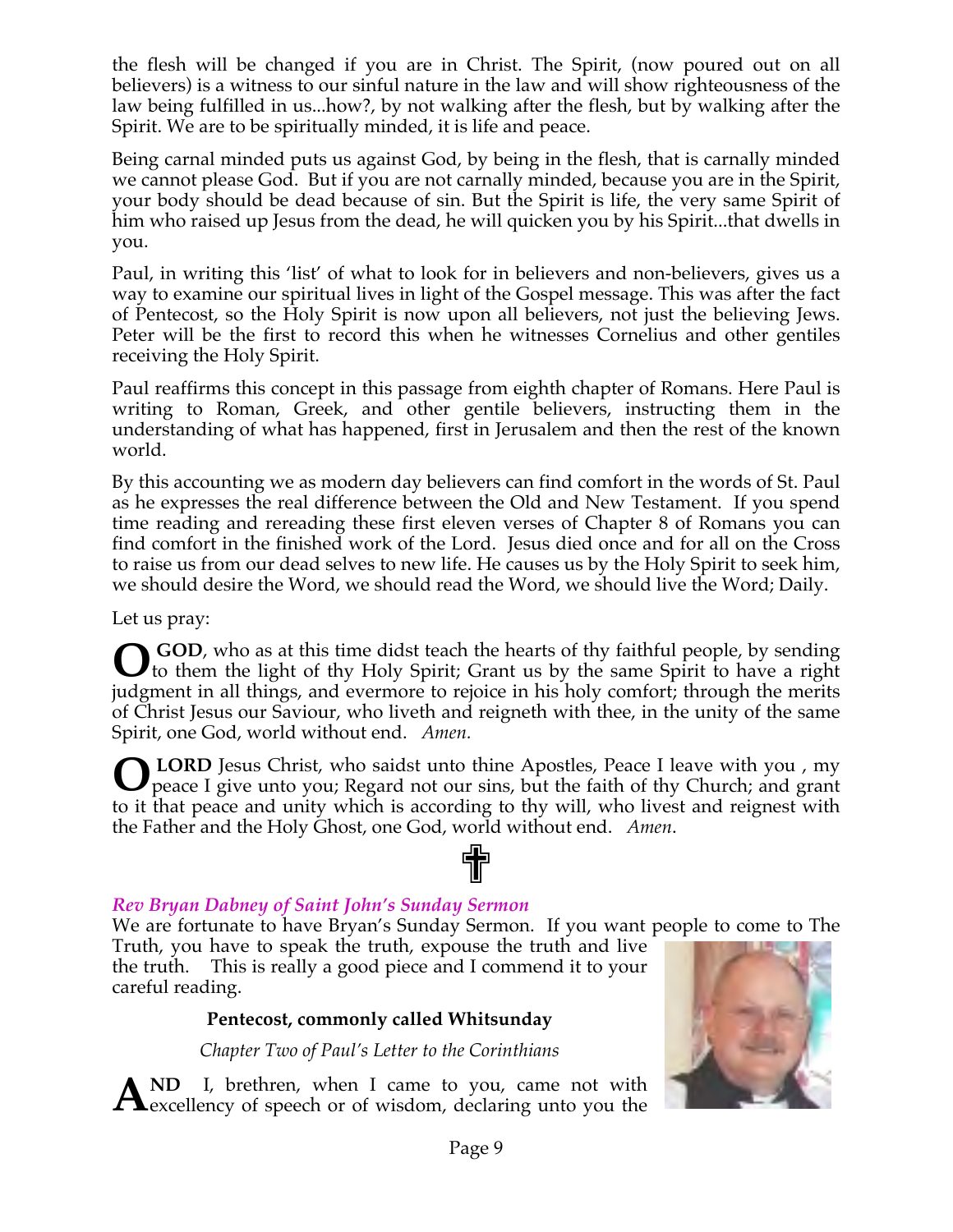testimony of God.

**<sup>2</sup>** For I determined not to know any thing among you, save Jesus Christ, and him crucified.

**<sup>3</sup>** And I was with you in weakness, and in fear, and in much trembling.

**<sup>4</sup>** And my speech and my preaching was not with enticing words of man's wisdom, but in demonstration of the Spirit and of power:

**<sup>5</sup>** That your faith should not stand in the wisdom of men, but in the power of God.

**<sup>6</sup>** Howbeit we speak wisdom among them that are perfect: yet not the wisdom of this world, nor of the princes of this world, that come to nought:

**7** But we speak the wisdom of God in a mystery, even the hidden wisdom, which God ordained before the world unto our glory:

**<sup>8</sup>** Which none of the princes of this world knew: for had they known it, they would not have crucified the Lord of glory.

**<sup>9</sup>** But as it is written, Eye hath not seen, nor ear heard, neither have entered into the heart of man, the things which God hath prepared for them that love him.

**<sup>10</sup>** But God hath revealed them unto us by his Spirit: for the Spirit searcheth all things, yea, the deep things of God.

**11** For what man knoweth the things of a man, save the spirit of man which is in him? even so the things of God knoweth no man, but the Spirit of God.

**<sup>12</sup>** Now we have received, not the spirit of the world, but the spirit which is of God; that we might know the things that are freely given to us of God.

**<sup>13</sup>** Which things also we speak, not in the words which man's wisdom teacheth, but which the Holy Ghost teacheth; comparing spiritual things with spiritual.

**<sup>14</sup>** But the natural man receiveth not the things of the Spirit of God: for they are foolishness unto him: neither can he know them, because they are spiritually discerned.

**<sup>15</sup>** But he that is spiritual judgeth all things, yet he himself is judged of no man.

**<sup>16</sup>** For who hath known the mind of the Lord, that he may instruct him? but we have the mind of Christ.

Writing to the church in Corinth, Paul says, *And my speech and my preaching was not with enticing words of man's wisdom, but in demonstration of the Spirit and of power: that your faith should not stand in the wisdom of men, but in the power of God* (I Corinthians 2:4-5). The apostle then proceeded to reveal the lack of real power behind the wisdom of men which just as well can be identified as the ignorance of men.

Now we who have been regenerated in Christ Jesus understand that truth comes from God and that all lies come from the evil one. God cannot lie. He cannot go against his nature. There is no darkness in him and all lies require a modicum of darkness— the ability to hide, mask, or cloak— in order to keep the deception from being made known. As God is holy, righteous and loving beyond our understanding of those words, so too will he be against the antithesis of those character points. For we know what a lie is by definition. It is the polar opposite of the truth. When Jesus Christ said he was the way, the truth and the life, he was contrasting his words and that of Scripture against the so-called "wisdom of men" (St. John 14:6).

The apostle James noted in his epistle, *Who is a wise man and endued with knowledge among you? let him shew out of a good conversation [that is by his citizenship] his works with meekness of wisdom... the wisdom that is from above is first pure, then peaceable, gentle, and easy to be intreated [compliant], full of mercy and good fruits, without partiality, and without hypocrisy* (3:13, 17).

On the other hand, the apostle had this to say about man's wisdom: *But if ye have bitter envying and strife in your hearts, glory not, and lie not against the truth. This wisdom*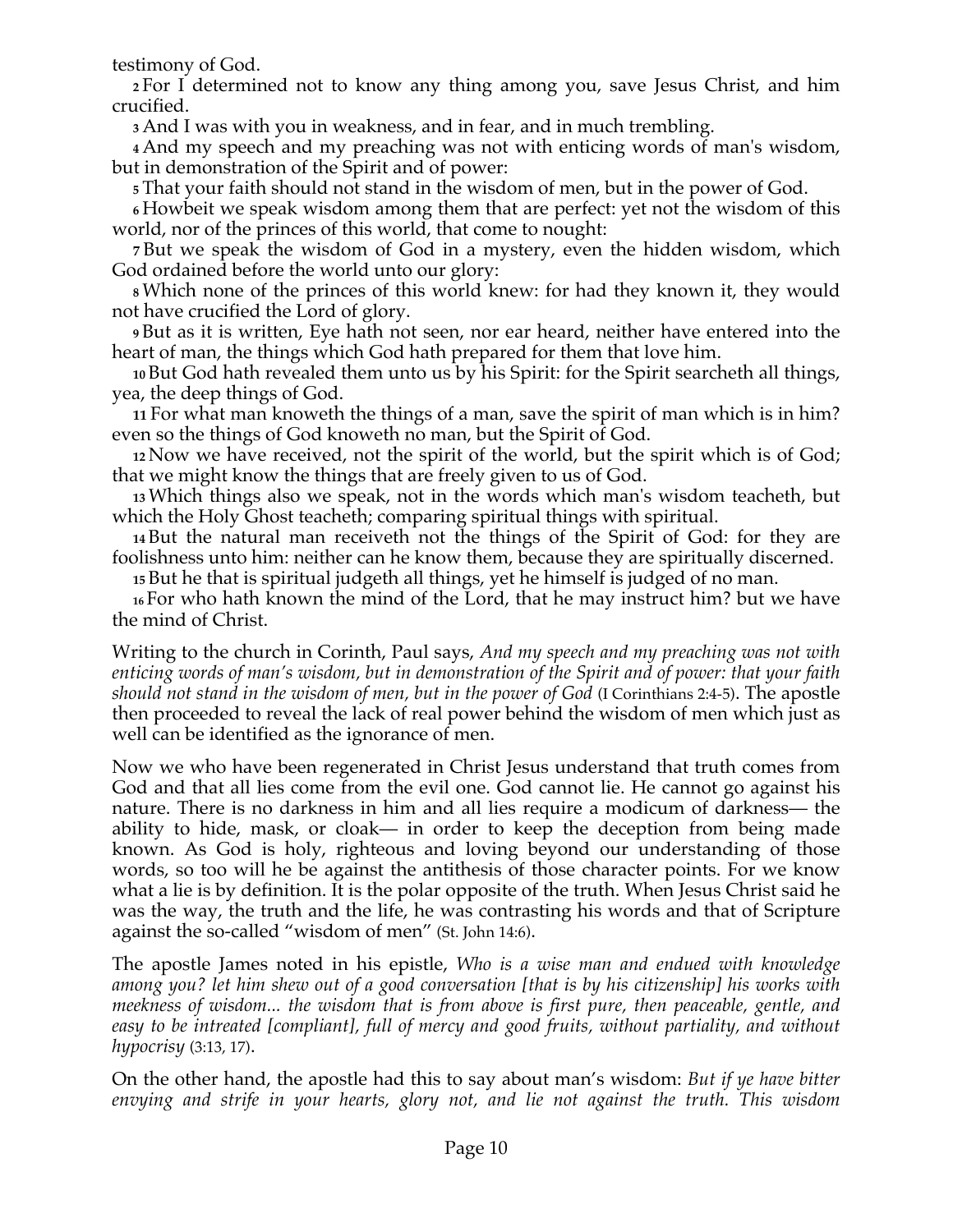*descendeth not from above, but is earthly, sensual, devilish. For where envying and strife is, there is confusion and every evil work* (3:14-16). And the apostle Paul warned us against the same when he wrote, *Let no man deceive himself. If any man among you seemeth to be wise in this world, let him become a fool, that he may be wise. For the wisdom of this world is foolishness with God. For it is written, He taketh the wise in their own craftiness. And again, The Lord knoweth the thoughts of the wise, that they are vain* (I Corinthians 3:18- 20). Clearly, God is not the author of the earthly wisdom which toHhim is not wisdom at all. And so it follows that if God is not the author, then you can bet where such foolishness came from. And profane man's wisdom— or what he regards as wisdom— is everywhere to be seen in our modern world. No matter where you turn, you will find the professions of unregenerate mankind being spouted like so many kettles of boiling water spuing large quantities of steam into the air. The vapors hang for a bit and then are quickly dissipated by the cooler air where it has risen. The cooler air is God's true wisdom which may be clouded by the steam for a time but will ultimately overcome the transient state of the steam revealing once more the clear air of truth.

We are living in such a dispensation of time. Christ came to dissipate those steam clouds of doubt which the devil has formed to hide the true nature of God from the eyes and hearts of humanity. Christ came to show us what our true state is: dead to God spiritually, but alive on this earth temporarily. He came that we might die to sin and be born again to everlasting life. God is going to restore that which was lost to man in the Garden, but such is a conditional restoration and is predicated on a personal acceptance of his only begotten Son followed by true repentance and afterwards, obedience to his word and commandment.

The profane and godless will have no part in Christ. Witness St. Paul's warning to the Romans: ...*Now if any man have not the Spirit of Christ, he is none of his... For if ye live after the flesh, ye shall die*... (8:9&13). And to the Corinthians he wrote, *For ye see your calling, brethren, how that not many wise men after the flesh, not many mighty, not many noble, are called: but God hath chosen the foolish things of the world to confound the wise; and God hath chosen the weak things of the world to confound the things which are mighty; and the base things of the world, and things which are despised, hath God chosen, yea the things which are not, to bring to nought things that are: that no flesh should glory in his presence* (I Corinthians 1:26-29). How keen have the ungodly been to denigrate all that is in the Bible? How they have at every turn offered up their fallible impressions of life and living. They are not short of opinions or suppositions, neither are they tolerant of the Christian responses to their views which they have labeled as "science", or "reasonable", "secular" or "inclusive". Yes, in all these they will excoriate the faithful with their human wisdom precisely because it is biased and unyielding to the truth much as Pontius Pilate once asked of our Lord: *What is truth?* (St. John 18:38).

As regenerated souls in Christ, we hold to the wisdom of God as found within the pages of Scripture. We believe because we have been convinced that what God has said in his word is truth as he has given us the gift of faith. We are witnesses to his power in our lives through his actions on our behalf. Did we have food today? Did we experience joy in one form or another? The secular and profane person might say that they had such as well, but that in and of itself is God's mercy toward them. For us, those things reveal the love of our good and gracious God to us and we are thankful for his works on our behalf, whereas the godless and profane simply enjoy God's mercies without thanking him. Some might say that there is no real material difference in the condition of the godless and profane and that of the born-again Christian as to the particulars expressed, but I would disagree. The fundamental difference between them is that the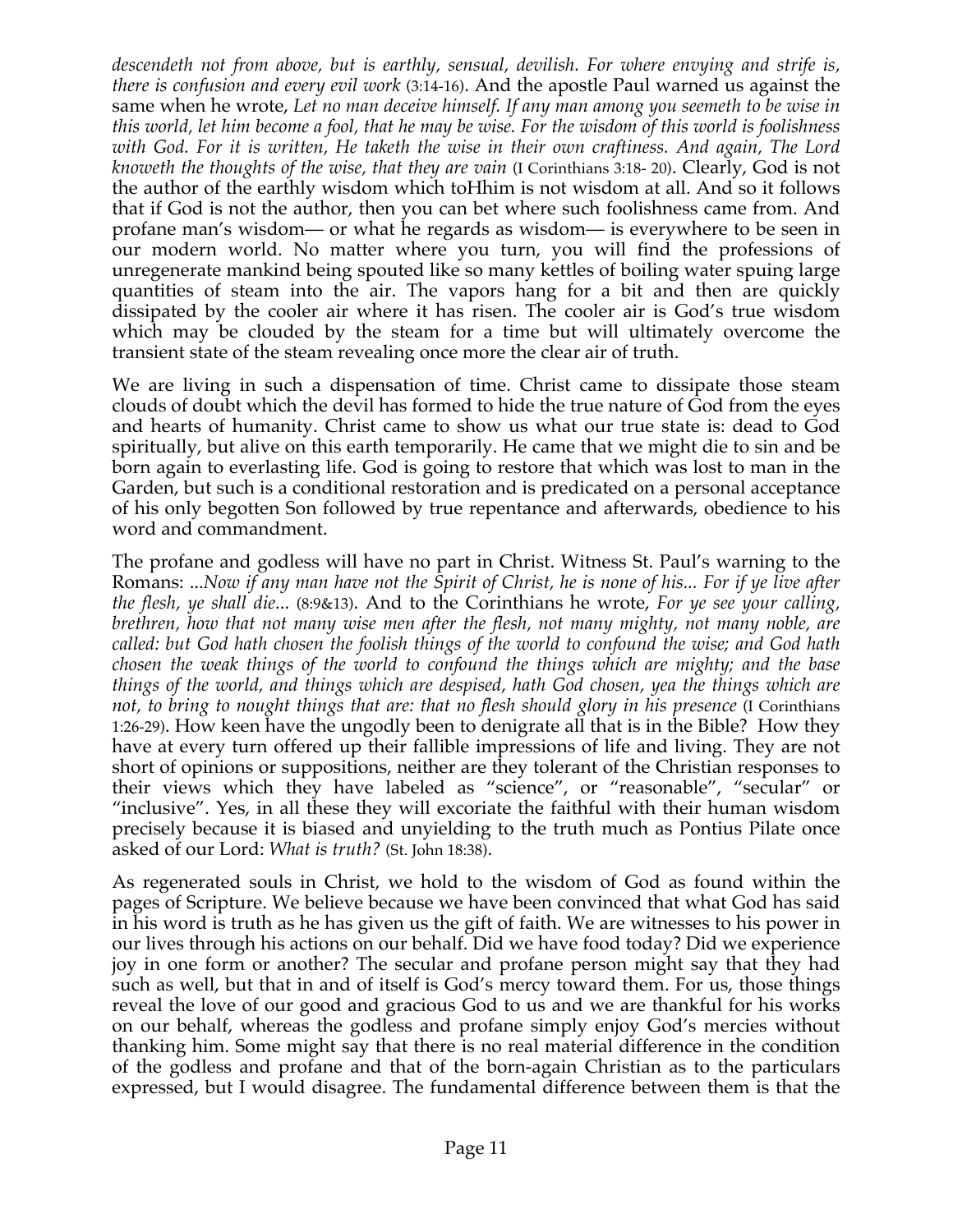former will one day be undone to their everlasting shame and sorrow, while the latter are saved from God's wrath and are guaranteed a safe haven in his coming kingdom for all eternity. The wise of this world will have their eternity in the lake of fire with no rest and no peace.

Our Lord noted concerning the coming of the Holy Ghost that, *when he, the Spirit of truth is come, he will guide you into all truth... He will glorify me: for he shall receive of mine, and shall shew it unto you* (St. John 16:13-15). The wisdom we seek as Christians is from on high. It is not of this earth or of the things of this world. It is wisdom that is holy, true and righteous. If followed it will lead to the Pearly Gates of God's kingdom rather than the alternative which leads only to the gates of perdition. So then, let us go forth daily seeking God's wisdom, and not be misled by the false choices of the world, the flesh and the devil.

Let us pray,

 **GOD**, who has seen before us the paths we must walk; grant us that wisdom from **O** GOD, who has seen before us the paths we must walk; grant us that wisdom from above which is of you that we might be so informed and prepared to finish the course of this life in thy faith and fear; for this we ask in the name of thy Son and our Saviour, even Jesus Christ our Lord. Amen.

Have a blessed week, Bryan+

## *After Church Hospitality*

We would like some pictures of your after service gatherings. Come on! Help out!

## *People in our Prayers* - http://faithfulcenturionprayerteam.blogspot.com/

## **Why? Prayer is an extremely important activity.**

It is not that God knows not our needs, for He surely does. Yet, Jesus commanded us to ask God for those same needs. In addition to the obvious of asking God for help, offering thanksgiving and the like, prayer helps us focus our thoughts on how we might do God's work.

The Prayer Team of the Anglican Orthodox Church was established to help our members and fellow Christians pray for those in need and to give thanks as well for the blessings we have been granted.

### **Who can be on the list? Do I have to be a member of the Anglican Orthodox Church to be prayed for?**

No! The only qualification to be on the list is that you want our prayer team to pray for you. We are Christians and are happy to pray for you, no matter who you are. If you want help from God, you are our kind of people.

### **What is the commitment from the prayer team?**

Each member of the team will pray for the desired outcome at last once per day.

### **How do I get myself or someone else on the prayer list?**

You can email one of the prayer team leaders: Jack - jack@faithfulcenturion.org or Dru dru@ faithfulcenturion.org, or call the office at (619) 659-3608 or fill out a prayer card at your church.

### **What should I ask for?**

Depends on what you want. Some people merely want God to be asked to heal their ills and be mentioned by their first name, others want a specific outcome and / or have more of their personal information known to the team. Ask for what you want. It is your desire and need for prayer the team is attempting to meet. For typical examples,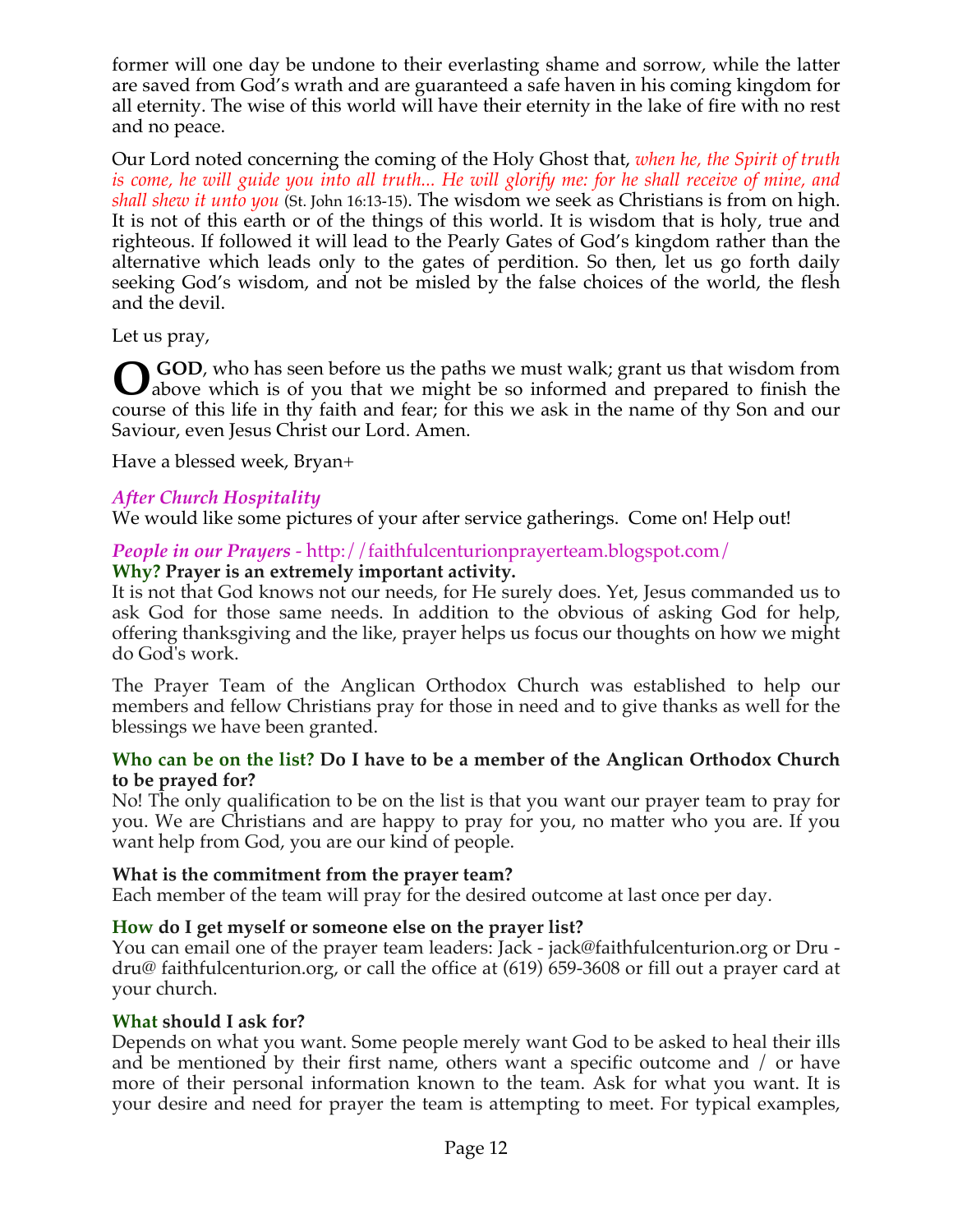see the list below.

### **Updating the Team**

If you are on our prayer list, or if you have submitted a person that you have asked us to pray for, please update one of the team members or Hap in person, by telephone or email. It helps to be able to pray specifically for these individuals including their specific needs; plus if they get better, it is nice to give thanks!

Please note that on the yellow (maybe green or orange if you get an old one) cards at church, you can ask that those to be prayed for have their names disseminated to the prayer team. Those names will be said in church and appear here. Or, you can ask that their names and purpose be kept confidential, then only Hap will know to pray for them.

#### *Prayer List Notice – If you have someone on the prayer list and their needs have changed, please let us know. We'd like to update our prayers to reflect the need and most important to give thanks!*

## *Travel*

- *Bishop Jerry and Rev Jack* are on travel from 17 29 May 2016, to France, Serbia, Macedonia and France for discussions and interface with AOC parishes and members in those countries. They have a very very busy travel schedule and will be meeting many people. Pray for the Holy Ghost to enter their hearts that they might further our Lord's Work during their travels, have a reasonably pleasant trip and return to their homes in peace.
- *Frank Correia* is on travel to Nepal where he is teaching various subjects to Christian ministers in that country. The country is a 81 percent Hindu, 9 percent Buddist, 4 percent Muslim, 3 percent Kirata and a growing 1.4 percent Christian. Frank asks you pray for the Holy Ghost to guide him in his work there and we ask you to pray for his safe return.

### *Move*

*The Thomas Family* is now in Okinawa for a second short tour. Please pray for this new assignment to go well for Kurt and for Mary and the kids to make new friends.

### *Birthdays*

Gil Garcia celebrated his 86<sup>th</sup> birthday on 28 February 2016.

### *Marriage*

*Tracy Reisor* and *Chad Heron* were married on 2 April 2016; please pray they might come together as one in marriage as the Herons.

### *Nearing the end of their time here on earth*

- *Dot* is an elderly woman with liver cancer. Please pray for Dot as she prepares to go home to be with her family who have gone before her. Pray for the faith of her family to build and the transition to be good.
- *Mrs. Tiffany (90)* has chosen to refuse extraordinary care as it will not gain much earthly time. The Tiffanys have been together for a long, long, long time. Pray for Mrs. Tiffany and her husband as together they begin this Journey to be with their Lord.
- *Maggie* is nearing the end of her time here on earth. Please pray for Maggie and her husband Dub as she prepares to go home to be with her family who have gone before her. Pray for the faith of her family to build and the transition to be good.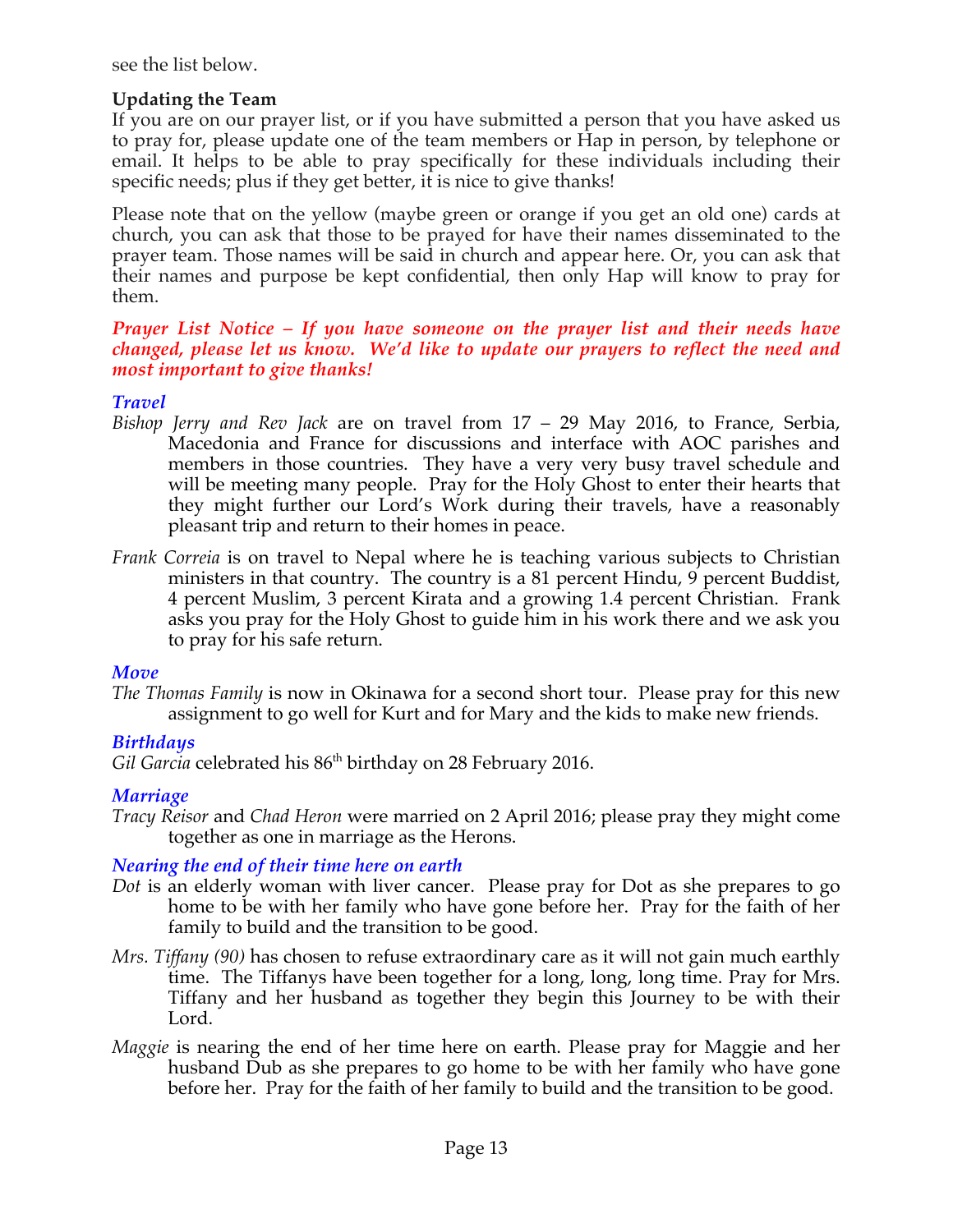- *Alan* is a victim of metastasized colon cancer already destroying his liver. His youngest sister has put aside her hard-earned career to care for her brother in these days on earth. Please pray for him as he prepares to go home to be with his family who have gone before him. Please pray for comfort, understanding, strength and guidance for Alan and his family who will of necessity remain behind.
- *Saundra* is in ICU with congestive heart failure after a heart operation. She is aged and frail. Saundra is near the end of her time here on earth. Please pray for comfort, understanding, strength and guidance for Saundra and her family who will of necessity remain behind. Pray for the love of God to stay foremost in their hearts.
- *Polly* is in hospice care with dementia and spinal stenosis. Please pray for her as she prepares to go home to be with her family who have gone before her. Pray for the faith of her family to build and the transition to be good.

### *In need of a miracle or understanding of God's Plan*

- *Krysti* is off life support and able to talk, please give thanks for the good news. She is still unable to feel her legs. When that comes back she will go to a rehabilitation facility. Krysti has used drugs, has high blood pressure, is diabetic and has organ failure. Her families are with her and will appreciate your prayers.
- *Pat* has metastatic osteosarcoma; there is little that can be done. Please pray for a miraculous remission; that Pat's remaining time here on earth might be good. Help Pat and family put their trust in the Lord and let Him carry their sadness, fear, worry and terror.
- *Amy* has been diagnosed with metastatic melanoma and has cancer all over her body, and in one of her kidneys which are no longer functioning. Amy and her family have asked for prayer to stop the growth and to aid the family financially with the medical bills. At present she has to have surgery every two months to place stents. Pray Jesus will be close to all.
- *Gemma Dillinger* has been treating for breast cancer for over a year now, after surgeries, radiation and chemotherapy, she is reaching the limit of her tolerance with no end in sight. Please pray for her to gain strength and ground on the cancer. Help her to continue with her faith in our Lord, she is not afraid to go home, but wants to make sure it is time. Pray she will be encouraged to not give up until it is her time to go and that her time here on earth with her family will be good.
- *Janet* has had a blood borne cancer for several years. Her faith in the Lord is great and she is ready to be with Him. Pray she will be encouraged to not give up until it is her time to go.
- *Holly* has had Colon Cancer, Breast Cancer and now it is in her spine. Please pray for guidance for the medical personnel treating Holly, for a miraculous remission; that Holly's remaining time here on earth might be good. Help Holly and her family put their trust in the Lord and let Him carry their sadness, fear, worry and terror. Pray for strength and courage for Holly.
- *Tim* was on a kidney transplant list and started dialysis and was taken off the transplant list for a heart problem that required stents, while putting in stents a leaking valve was found. A port was put in and something happened and it has to be redone. In several days he will have a valve replaced, after heart surgery and recover he will go back on the transplant list. Please remember him in prayer in the days and weeks ahead. Pray he will put his worry on God's shoulders so he might be at peace and rest. Pray for those treating him that they might pay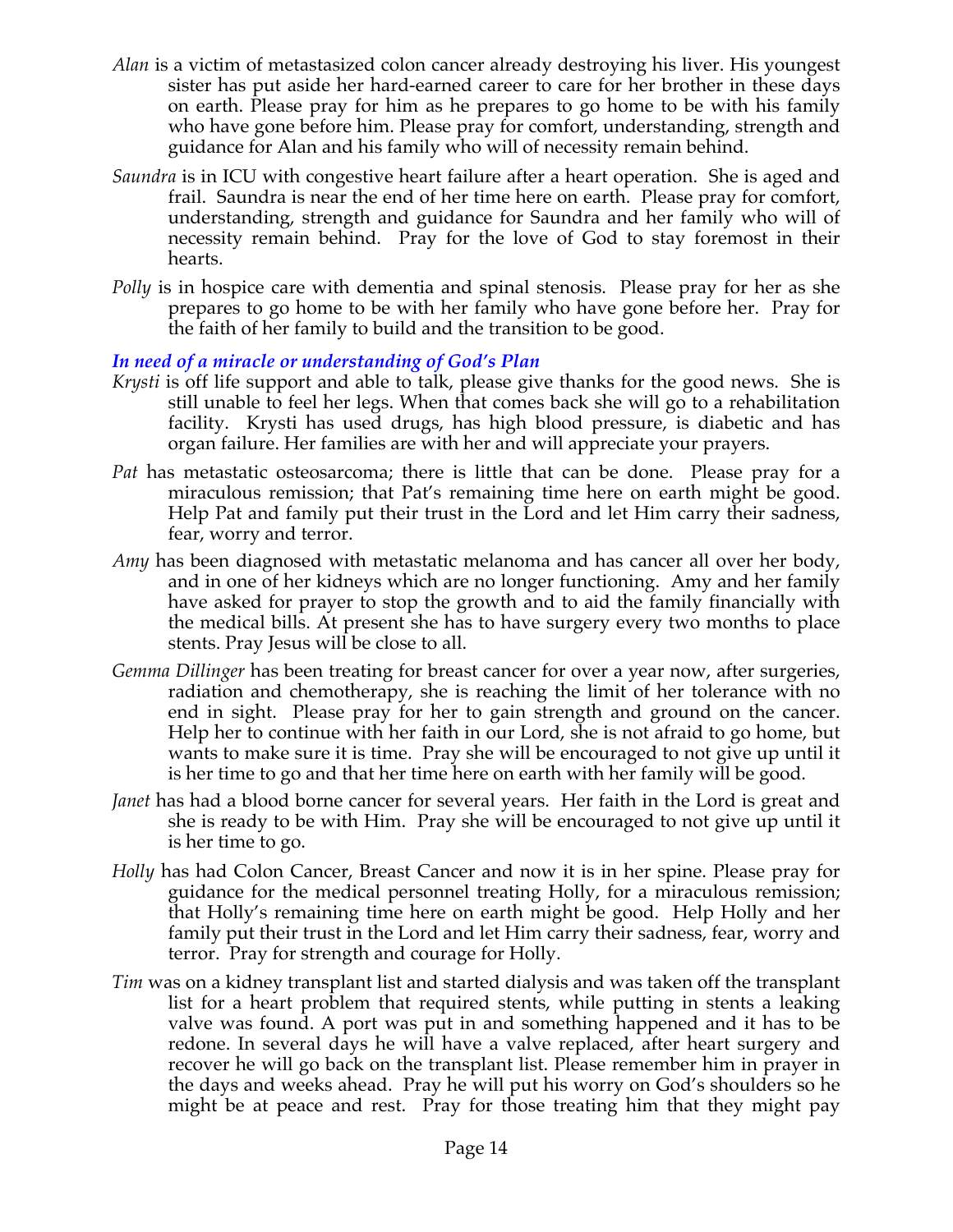attention and do their best.

- *Marilyn* has been diagnosed with non-operable pancreatic cancer. Please pray for a miraculous remission; that Marilyn's remaining time here on earth might be good. Help Marilyn and her family put their trust in the Lord and let Him carry their sadness, fear, worry and terror.
- *June* found she has a recurrence of colon cancer, which is now Stage Four, that is it has spread. Please pray for a miraculous remission; that June's remaining time here on earth might be good. Help June and her family put their trust in the Lord and let Him carry their sadness, fear, worry and terror.
- *Cindy* has been diagnosed with two aggressive malignant brain tumors. We have been praying for a miraculous remission; one shrank and the other disappeared; now the shrinking one has started to grow agian. Please pray for a miraculous remission; that Cindy's remaining time here on earth might be good. Help Cindy and and her family will continue to put their trust in the Lord and let Him carry their sadness, fear, worry and terror.
- *Leon McKay* suffered a stroke a few weeks back that has left him unable to speak and while undergoing evaluation the doctors also found he has a very aggressive cancer. Please pray for a miraculous remission; that Leon's remaining time here on earth might be good. Help Leon and his family put their trust in the Lord and let Him carry their worry.
- *Rev. Thomas Brooks* is not improving and being kept alive by artificial machines. Please pray for a miraculous recovery and if that not be God's Will, a rapid passing to home. Help Thomas' family put their trust in the Lord and let Him carry their worry
- *Ronnie* has kidney cancer that has spread and the surgeons are very concerned. Please pray the medical team to formulate a successful treatment plan and for a miraculous remission; that Ronnie's remaining time here on earth might be good. Help Ronnie and family put their trust in the Lord and let Him carry their worry.
- *Levi* was cancer free for 4 years and just discovered he has kidney cancer. Levi has a great deal of faith and said whether he is healed or God takes him home he will be fine. Please pray for the medical team to pay attention and to their best and for a good outcome. Pray also that Levi and family will be able to put their worry on God's shoulders. In particular, please pray for pain relief; Levi is 22 years old.
- *Ray Daley* is a member of the Royal Canadian Legion and served his country during the Korean War era. Ray is taking chemotherapy treatments for cancer. Meanwhile his son Trevor is in the hospital in a coma and seems to have lost the will to live.
- *Pat* has been under treatment for colon cancer for sometime. He has had major complications the last few days and your prayers will be appreciated by family and friends.
- *Dorothy* had pneumonia, on checking her lungs they found tumors which permeated the lung area. Further investigation found a primary site in the colon, with the lung being secondary. It would appear there is no viable treatment at this time. Please pray for a miraculous remission; that her remaining time here on earth might be good. Help Dorothy and her family put their trust in the Lord and let Him carry their worry.
- *Becky* has fourth stage metastasized lung cancer and is not doing well with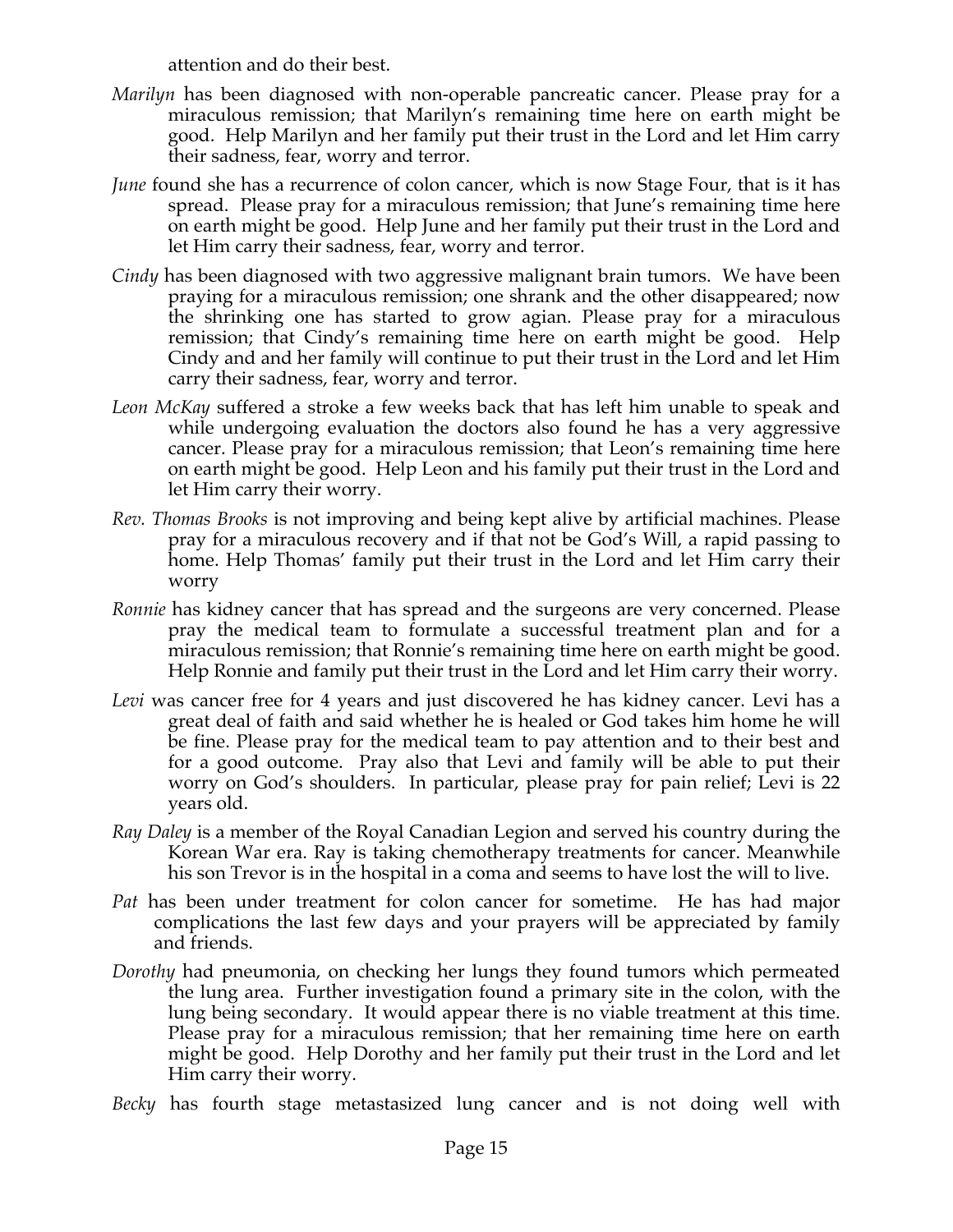chemotherapy treatments. Please pray for Becky and her husband as they are together during this difficult time in their lives.

- *Jane* has fourth stage cancer and is not doing well. Please pray for Jane and her family as they are together during this difficult time in their lives.
- *Colleen* has been battling pancreatic cancer over the last year and it has now spread to one of her lungs. Please keep her and her family in your prayers.
- *Christine* has cancer of the colon, which spread to her liver; she is receiving chemotherapy and is having difficulty eating. Please pray for the medical team treating her to pay attention and do their very best; pray also for confidence in our Lord for Christine and her family.
- *Todd* and *Kenny* have both been fighting osteocarcinoma for over five years and have been told their time here on earth is nearing its end, absent a miracle from God. Both are ready to go home and leave the pain, but would like to stay. Please pray for them and their families.

## *Homebound or Infirm*

- *John* has Alzheimer's; pray he will call on God to help him as he deals with this time in his life.
- *Steve,* brother in law of Paul Martin, appears to have early onset dementia. Steve had teenage children and is very concerned for them. Please pray for the disease to stall or abate and for peace of mind for Steve and his family.
- *James* is on oxygen all the time, this is bothersome to him and terrifying as well. Please pray for James to put his worry, his bother and his terror on the Lord. Pray for strength and guidance for James and his family. They suggest this verse, "I am thine, save me, for I have sought thy precepts."
- *Joan* has had serious medical problems that have kept her confined. Please pray her health will remain stable.
- *Norma, Sara's mother* is in a state of deteriorating health, both physically and mentally, with both dementia and Alzheimer's. She is slowly drifting away, though she still recognizes Sara and prayer gives her a sense of peace. Please pray for both Sara and her mother to put their cares and worries on God's shoulders so they can deal with the many problems involved.

### *Surgery*

- *Janet Jessup* had an operation on 12 April 2016, she is very weak and in the hospital for a second time this year and the fifth since February 2014. She has had two heart attacks and two strokes the first damaged the part of her brain which reaches logical decisions and uses mathematics. On top of everything else a knee replacement from 2011 has come apart and must be removed very soon. She was last in the hospital for three septic infections one of which settled in that defective knee. The Doctors will remove a cement spacer and anti-biotic implants placed around the spacer. After twelve weeks if she is still with us there will be a follow-up to place a new knee joint in the right leg. Pray also Janet and her husband Roger will be able to put their worry on God's shoulders.
- *Ashiei* had surgery on Tuesday 1 December 2015, to remove a tumor from her chest; complications ensued. Please continue Ashiei in your prayers and pray for the medical team to be open to God's guidance on further treatment, to their best and for a good outcome. Pray also Ashiei and her family will be able to put their worry on God's shoulders.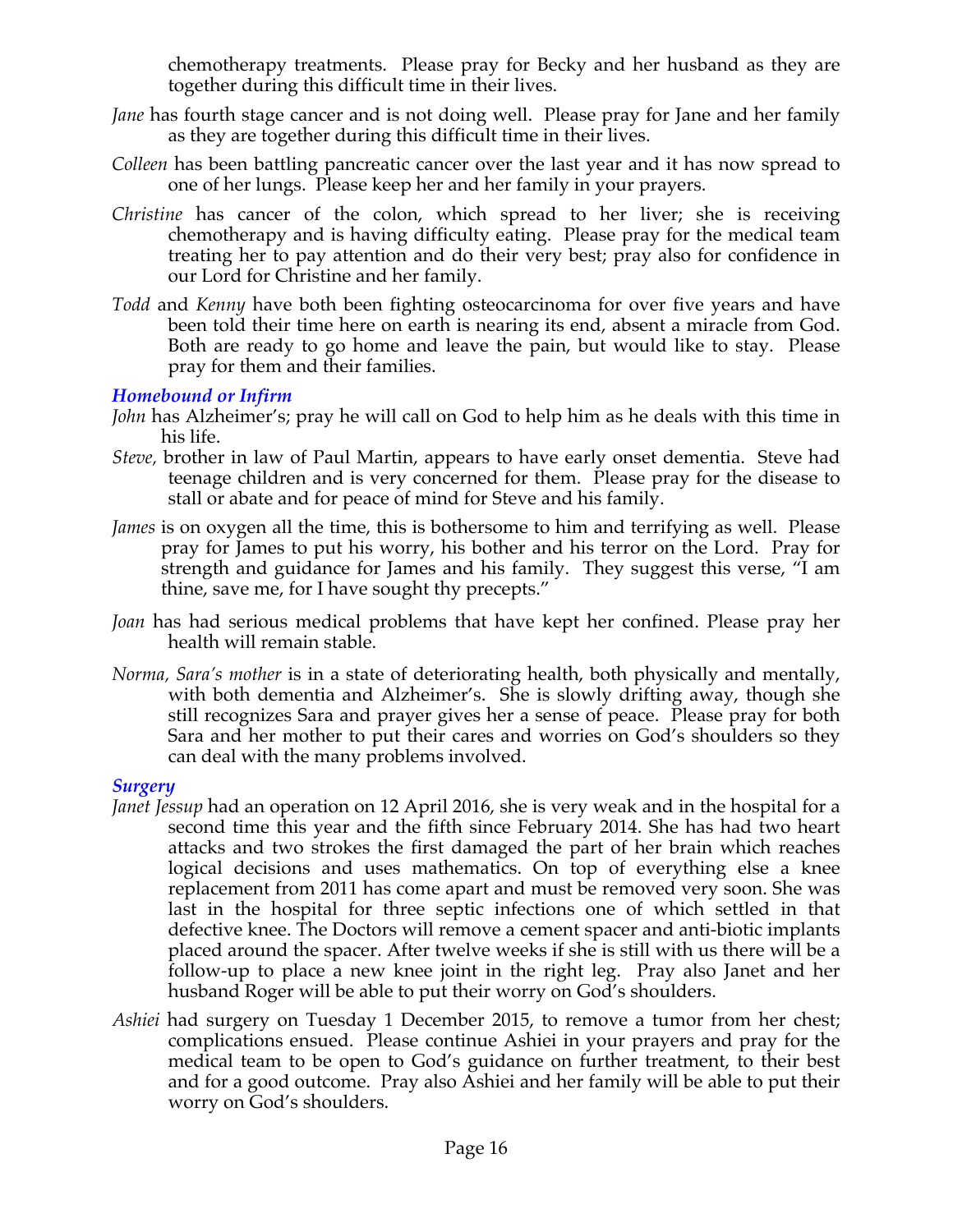- *Marcia* has had a biospy of a mass in her breast which indicated a tumor that must be removed. Pray the surgical team will be open to guidance, pay close attention and do their very best. Pray for peace of mind and trust in God for Marcia and her family.
- *Edware* is having his fourth back surgery (in the last four years) Please pray for the medical team to pay attention and to their best and for a good outcome. Pray also that Edware and his family will be able to put their worry on God's shoulders.
- *Jeff* has been undergoing surgery, chemo and radiation since October for pancreatitis and Pancreatic cancer. Please pray for the medical team to pay attention and to their best and for a good outcome. Pray also that Jeff, his wife and family will be able to put their worry on God's shoulders.
- *Albert* had a pacemaker installed recently. He will require surgery soon for a leaking heart valve and has just been told he has esophageal cancer. Pray he will turn to God and come to know Him on a more personal basis as the days go by.
- *Mario* has early-diagnosed prostate cancer and had surgery. Pray for complete remission and that Mario and his family will be able to put their worry on God's shoulders.
- *Eddie* has upcoming bladder surgery. Please pray for the surgical team to pay attention and to their best and for a good outcome. Pray also that Eddie and family will be able to put their worry on God's shoulders.

### *Testing and Treatment*

- *Madisun Hanks* (13) has Cerebral Palsy, Epilepsy and Tourette's Syndrome, she also gets debilitating migraine headaches. There are various very high risk treatments which provide some relief. None of them are close and none are easy. Please pray for Madisun, her mom Hilda who guides her through all this and those treating her.
- *Patrice Li* is hospitalized with what is apparently the early stages of Congestive Heart Failure. Please pray with Patrice, her husband William, family and friends the physicians treating her will be guided in their assessment and treatment plan, for a full and speedy recovery to health and for trust in the Lord for Patrice, her husband William, family and friends in this worrisome time.
- *Jane* has Multiple Myeloma and is set for back surgery on Monday 9 May2016. Please pray with Jane, her family and friends the physicians treating her will be guided in their assessment and treatment plan, for a full and speedy recovery to good health and for continued trust in the Lord for Jane, her family and friends in this worrisome time.
- *Michael* has cancer of the blood and is starting chemotherapy. Please pray for the physicians treating him to be guided in their assessment and treatment plan, for a full and speedy recovery to good health and for trust in the Lord for Michael.
- *Clay* has a large gallstone; he is in poor health and not currently a surgical candidate. Please pray for the physicians treating him to be guided in their assessment and treatment plan, for a full and speedy recovery to good health and for trust in the Lord for Clay.
- *Jim Sevier* has been in the hospital for heart related troubles. Please pray with Jim and his family the physicians treating him will be guided in their assessment and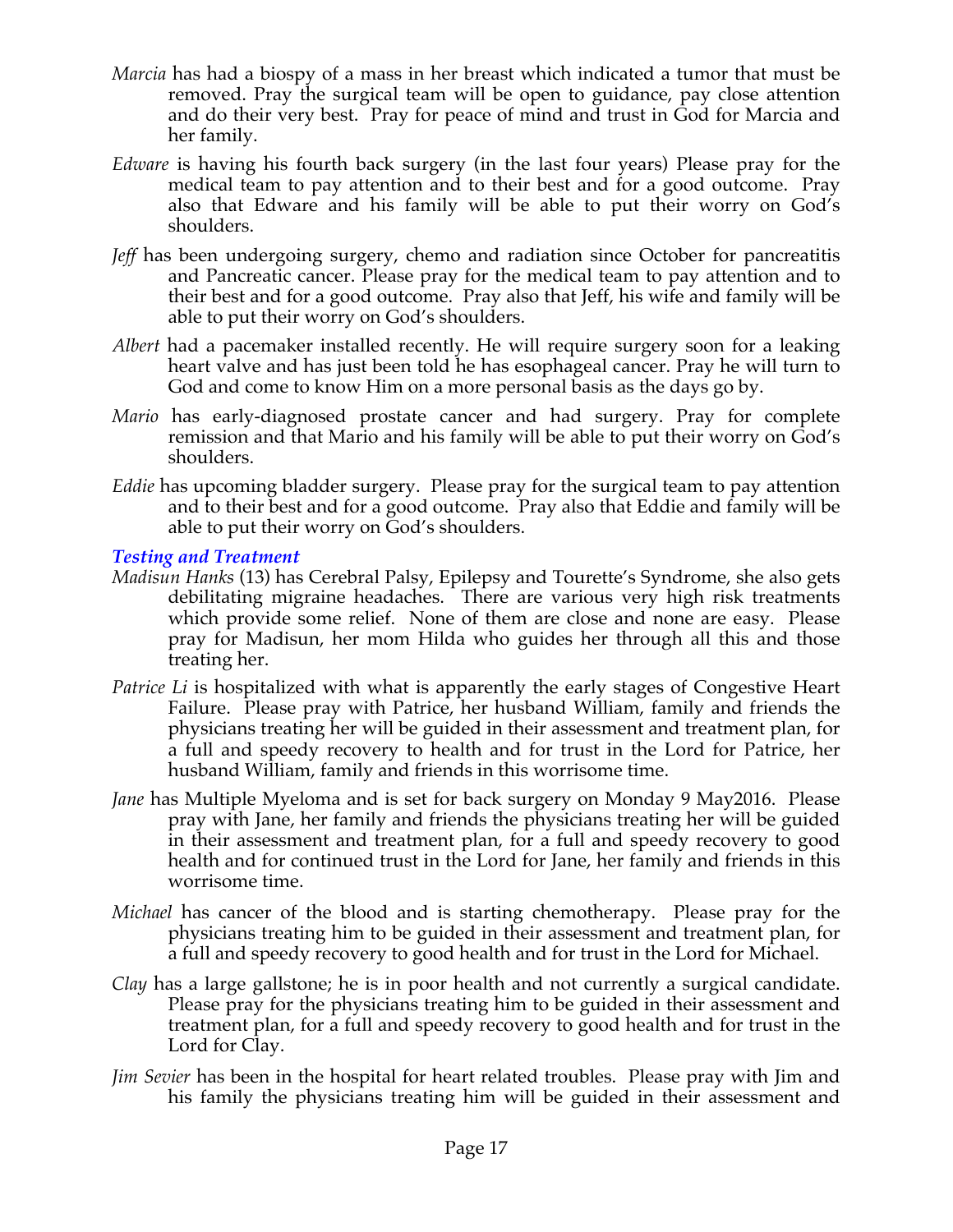treatment plan, for a full and speedy recovery to good health and for trust in the Lord for Jim and his family in this worrisome time.

- *Claude* has been falling and he does not know why. Pray doctors will discover what the problem is and he can continue without any more difficulties.
- *Sungeun (Janice)* has been experiencing persistent stomach pain, fevers, and incontinence for the past 30 days and has been hospitalized. Please pray with Janice and her family the physicians treating her will be guided in their assessment and treatment plan, for a full and speedy recovery to good health and for trust in the Lord for Janice and her family in this worrisome time. She is a founding member of St. Andrews Parish in Enterprise, Alabama.
- *Jieun*, a concert pianist and founding member of St. Andrews Parish in Enterprise, Alabama, and sister of Janice above has a persistent cough that has nagged her for several months. She has undergone clinical tests and may know something tomorrow, Please pray with Jieun and her family the physicians treating her will be guided in their assessment and treatment plan, for a full and speedy recovery to good health and for trust in the Lord for Jieun and her family in this worrisome time.
- *Gretchen* has been diagnosed with severe osteoporosis. Her doctor wants to treat her with injectable drugs which have fearsome side effects. Please pray with Gretchen and her family the physicians treating her will be guided in their assessment and treatment plan, for a full and speedy recovery to good health and for trust in the Lord for Gretchen and her family in this worrisome time.
- *Pete* has not been well and is back in the hospital with another stroke. Please pray for the physicians treating him to be guided in their assessment and treatment plan, for a full and speedy recovery to good health and for trust in the Lord for Pete and his family in this worrisome time.
- *Kamil* has heart problems and they are trying to stabilize his medication, now he been admitted to the hospital because of breathing problems. Please pray for the physicians treating him to be guided in their assessment and treatment plan, for a full and speedy recovery to good health and for trust in the Lord for Kamil and his family in this worrisome time.
- *Mary Lee* has bleeding into her stomach and they cannot find the sources. Mary Lee is in CCU and her husband *Maurice* is not eating until she returns home for is so upset. Please pray for the physicians treating her to be guided in their assessment and treatment plan, for a full and speedy recovery to good health and for trust in the Lord for her, Maurice, as well as the rest of the family in this worrisome time.
- *Glenn Porter, MAJ USMC Retired,* has Interstitial Pulmonary Fibrosis, which causes him to be unable to get enough oxygen into his system without supplemental oxygen all the time. The only real treatment is a lung transplant, without a transplant he has between two to five years here on earth. Please pray for him to continue in his faith and for a set of lungs to become available.
- *Kathy Cardin* appears to have macular telangiectasia, a degenerative eye condition which ultimately results in blindness for which there is no apparent cure. Please pray for the physicians treating her to be guided in their assessment and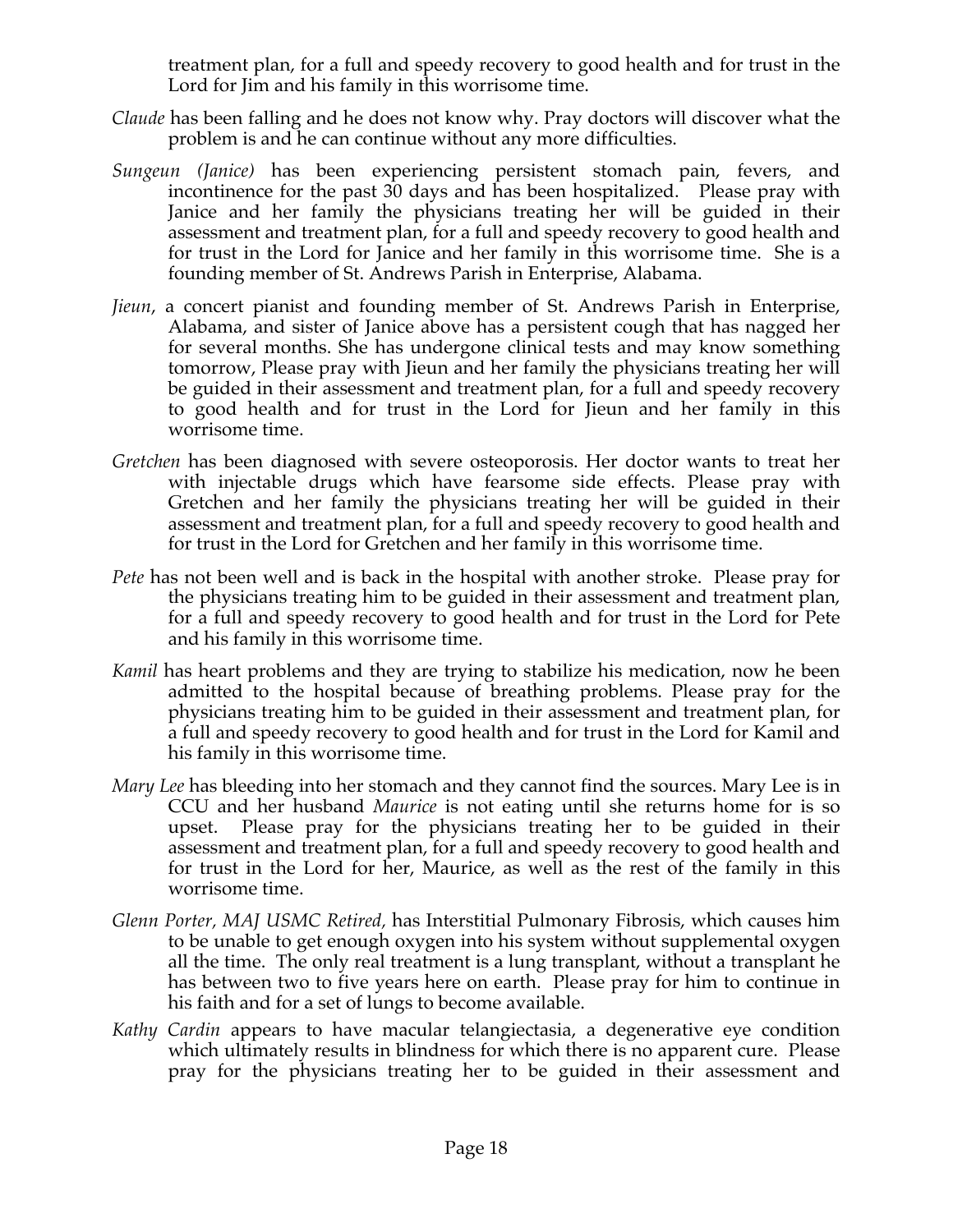treatment plan, for no loss of vision and trust in the Lord for her, her husband Ron, as well as the rest of the family in this worrisome time.

- *Pat* has an aneurism of the brain, Pray she will make the right decision on how to treat this problem and it will be healed.
- *Gwen Savarese* (Sandy Patton's mom) had what was thought to be a min-stroke this week, when they looked at her carefully, they found a large mass, thought to be a tumor. At this point, it appears it can stay. Please pray for continued guidance for the medical team treating Gwen and patience and trust in God for Gwen, her husband and family. Pray also for a full recovery for Gwen.
- *Dan* is very sick with cancer and is starting an experimental treatment. This treatment will take Dan away from their family business and put even more stress on him and his family. Please pray for Dan's wife who is meeting with Steve who plans to keep the family business going while Dan is ill. Pray for Steve as he has many new responsibilities.
- *Timothy* has brain cancer. He had surgery and is waiting for the pathology report to find out what kind of chemo he will need. Please pray for continued guidance for the medical team treating Timothy and patience and trust in God for Timothy and his family. Pray also for a full recovery for Timothy.
- *Helen* was admitted from her doctor's office 15 July 2015, as the result of a blood test, to the University of Pennsylvania Hospital with an extremely high white blood count. She and her husband are very active in the ministry of their church and are asking for believers to pray for them and their family, as they are facing very serious problems in the days to come. Please pray for guidance for the medical team and patience and trust in God for Helen and her family. Pray also for a full recovery for her.
- *Elma* has been suffering with headaches for a long time. Doctors have not been able to discover the reason for them. Pray for strength, courage and understanding for Elma and her family; as well as for God's guidance for the medical people caring for her that they might find the best treatment method to banish the headaches completely.
- *Corissa* has been diagnosed with a blockage. As soon as the Physicians determine the exact problems they expect Major Surgery will proceed.
- *Barbara Apple* was more or less bedridden after a fall. She was hospitalized in great pain and had been transferred to a skilled nursing facility where they hope to be able to control the pain level. Pray for inspiration for those caring for her that they might find the appropriate treatment. Please pray for Barbara to put her trust in the Lord, look to Him for strength and for her to gain energy so she does not lose the mobility she has; pray for a full and rapid recovery. Please pray also for her husband Bob who is taking care of her that he might be comforted and strengthened in this time of stress.
- *Deborah* has had a stroke, she is doing much better and out of the hospital. She has a problem with anemia and is taking supplements for that. Pray our Lord will be close to her and her family. Pray for strength, courage and understanding for Deborah and her family; as well as for God's guidance for the medical people caring for her that they might find the best treatment method to allow her to heal completely.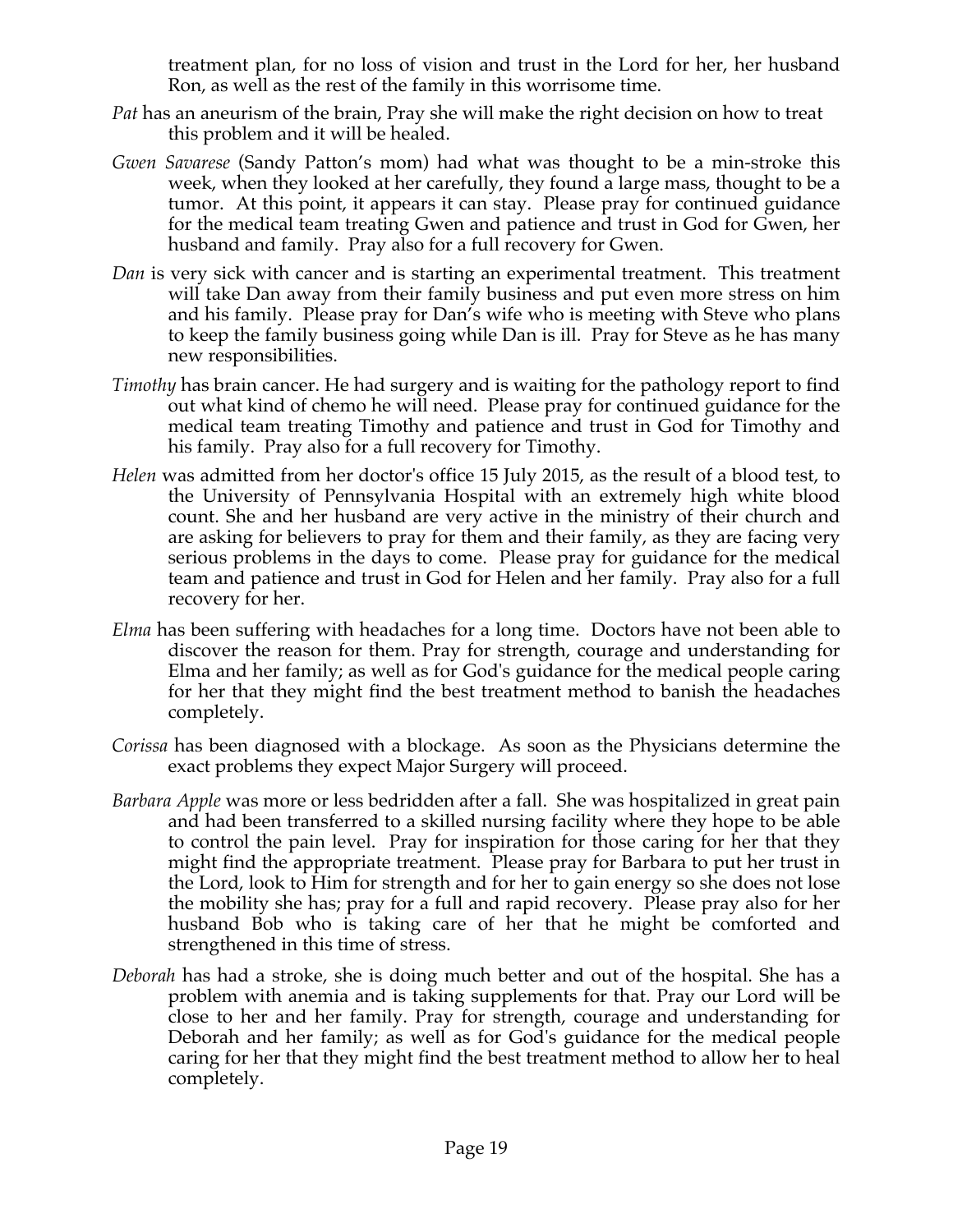- *Rev. Steve Boardman* has been diagnosed with stage 3 cancer. Pray that Jesus will be close and comfort his family and members of his congregation*.*
- *Hang So Ryu* has cancer. Please pray for medical team contemplating and evaluating the treatment that they might be guided to the correct choice and do their very best. Pray also for peace of mind and trust in God for him and his family, as well as physical strength.
- *Olivia,* age 7, has been diagnosed with Stage 3 Lymphoma. The prognosis is good at this time, please pray for medical team contemplating and evaluating the treatment that they might be guided to the correct choice and do their very best. Pray also for peace of mind and trust in God for Olivia and her family, as well as physical strength.
- *Paul* has been hospitalized recently several times because of persistent high fevers. He is being tested and checked by physicians and seems to have a slight scoliosis, a node and Schuermann's disease. Please pray it will be discovered how to treat these problems and healing will begin so he will be inspired to continue his education.
- *Carol Anne* needs God's comfort and healthy test results as she is anxiously undergoing tests related to previous hysterectomy and experiencing symptoms in the surrounding area.
- *Jennifer* has some lumps on the right side of her neck; they have grown and multiplied. In the last few months she has been having problems swallowing. Jennifer has an appointment with specialist in several weeks to try and discover what it is. She is having a great deal of anxiety as she waits for her Doctors appointment and will appreciate your prayer for anxiety and health.
- *Rick* has heart problems. Please pray for guidance for the medical people treating him that they might pay attention, do their very best and make the right recommendations regarding treatment. Pray for help for Rick and his wife Wanda to keep their trust in the Lord and let Him carry their worry.
- *Clay* has melanoma. Please pray for guidance for the medical people treating him that they might pay attention, do their very best and make the right recommendations regarding treatment. Pray for help for Rick and his wife Pam to keep their trust in the Lord and let Him carry their worry.
- *Atina* has been diagnosed with skin cancer, which turned out to be a melanoma. A routine CT scan found a 9mm (3/8 inch) lesion in her left lung. The melanoma appears to be spreading; they need to remove the offending tissue and test the sample. Pray for guidance for the medical people treating her that they might pay attention, do their very best and make the right recommendations regarding treatment. Atina's faith is being tested, she has difficulty in praying and accepting the outcome, she wants what she wants and is perplexed about her faith in Jesus. Pray for help for Atina to keep her trust in the Lord and let Him carry her worry.
- *Evelyn* has been diagnosed with bone cancer. Pray for guidance for the medical people treating her that they might pay attention, do their very best and make the right recommendations regarding treatment. Pray for help for Evelyn to keep her trust in the Lord and let Him carry her worry.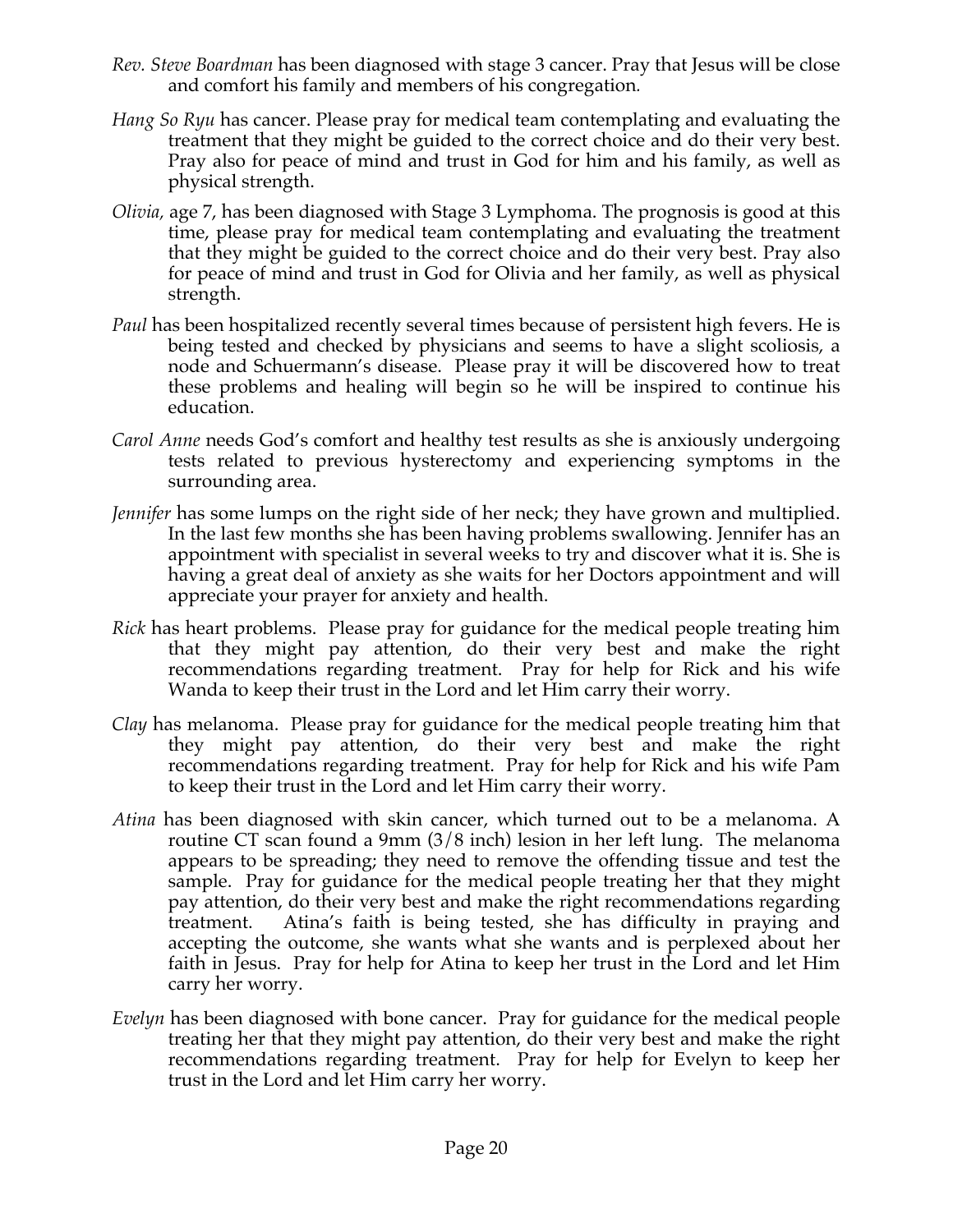- *Stacy* has Multiple Sclerosis and was hospitalized for what turned out to be food poisoning. Pray for trust in God for Stacy and Chris as they deal with Stacy's illness.
- *Liz Strauch* is set for hardware removal surgery on 4 May 2016 after the draining of a pineal cyst last year. Since November 2013, similar symptoms have returned. A CT Scan turned up what is thought to be either a new cyst or an enlarged pineal gland. More testing, including an EEG is in the works. She is no longer able to work. Pray for strength, courage and understanding for Liz and her family, in particular her husband Ken and sons Caleb and Nathan; as well as for God's guidance for the medical people treating her that they might find the best course of treatment and allow Liz to heal completely.
- *Faye* is in the hospital because she is weak has been receiving blood transfusions. Pray for strength, courage and understanding for Faye and her family; as well as for God's guidance for the medical people treating her that they might find the best course of treatment and allow Faye to heal completely.
- *Tom* has heart and kidney problems. Pray for strength, courage and understanding for Tom and his family; as well as for God's guidance for the medical people treating him that they might find the best course of treatment and allow Tom to heal completely.
- *Harold* has had a severe stroke. He is now home, but his family is looking for a rehabilitation facility to help him recuperate. Pray for strength, courage and understanding for Harold and his family; as well as for God's guidance for the medical people caring for him that they might find the best treatment method to allow Harold to heal completely.
- *Joe* has had a preliminary ALS diagnosis. Pray the final diagnosis will something that will allow him to continue taking care of his devoted young family. Pray for strength, courage and understanding for Joe and his family; as well as for God's guidance for the medical people treating him that they might find the best course of treatment.
- *Mark Wilson* has been under tremendous strain both physically and with work; he passed out just before New Years Day and awoke in the hospital, he got out then back in apparently with double pneumonia and now out. Due to very bad lungs already, this is a life threatening issue. Please pray for peace of mind and trust in the Lord for Mark, as well as for his family.
- *Preston* is reacting poorly to recent neck surgery and now has problems with his liver count; Physicians feel that dialysis will help. There may be a blockage in the bowel and an operation might be necessary. Please pray for the medical team to pay attention and to their best to determine how to help Preston and for a good outcome. Pray also that Preston and family will be able to put their worry on God's shoulders while Preston does his best to facilitate a return to good health.
- *Erica* has a non-malignant Brain Tumor which cannot be surgically removed due to the size and location. They are going to attempt chemotherapy. Please pray for peace of mind and trust in the Lord for Erica, as well as for her family, and for God's guidance for the medical people treating her that they might find the best course of treatment.
- *Brenda* is in the hospital because of bleeding on her brain. Please pray for peace of mind and trust in the Lord for Brenda, as well as for her family, and for God's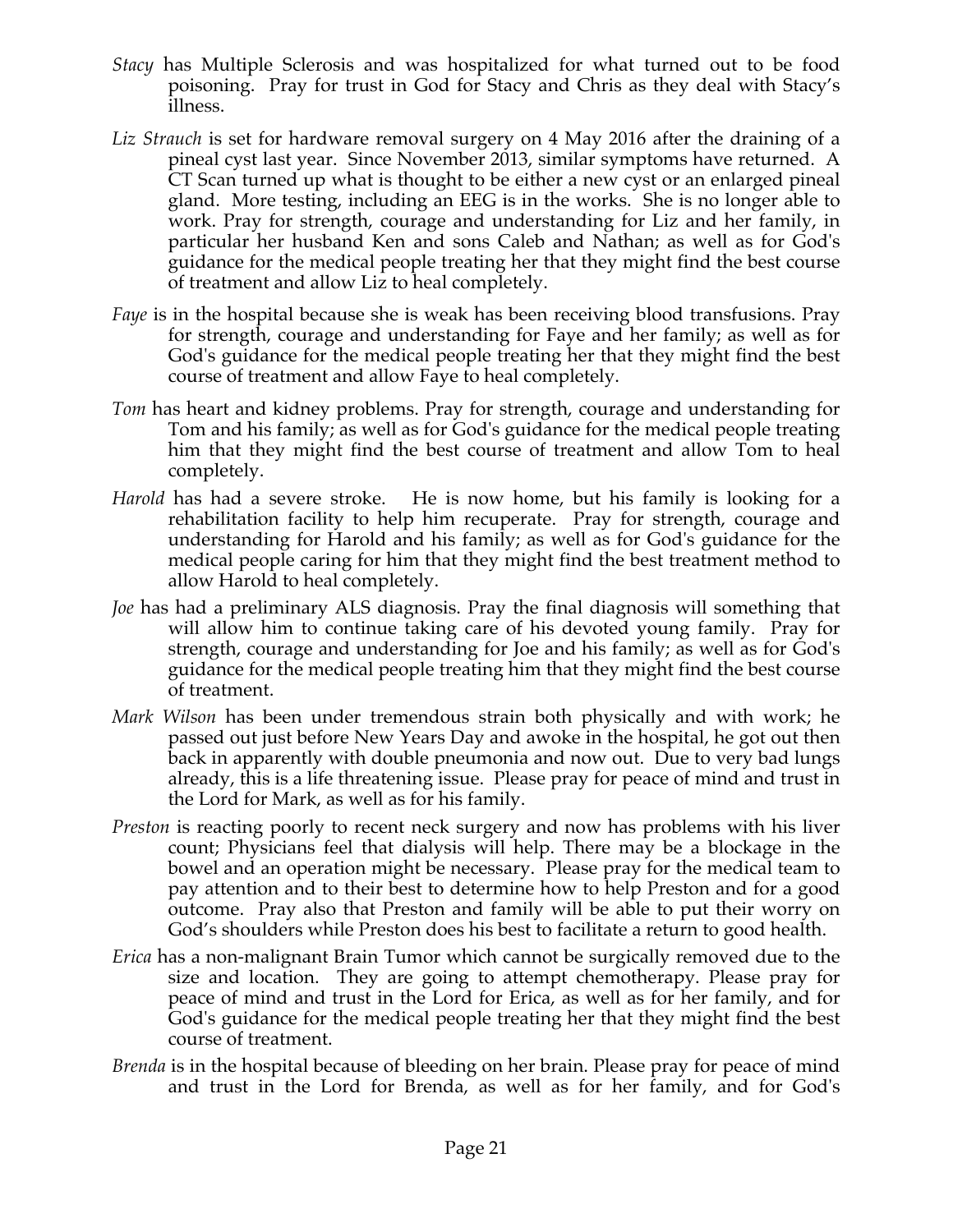guidance for the medical people treating her that they might find the best course of treatment.

- *Mackenzie* is a young girl with leukemia. Please pray for peace of mind and trust in the Lord for Mackenzie, as well as for her family, and for God's guidance for the medical people treating her that they might find the best course of treatment.
- *Mack* has had diabetes most of his adult life. Circulation in his legs is very bad and doctors are considering amputation. Please pray his medication will help and he will not face amputation. Please pray for peace of mind and trust in the Lord for Mack and for God's guidance for the medical people treating him that they might find the best course of treatment.
- *Michael* has been diagnosed with lung cancer recently after making it through gastro intestinal cancer last year. Please pray for peace of mind and trust in the Lord for Michael and his wife Gayle; as well as for God's guidance for the medical people treating him that they might find the best course of treatment.
- *Adriano* is in the hospital due to high sugar and high blood pressure. He is very weak and will appreciate your prayers.
- *Heather* recently found out she has cancer. Please pray for peace of mind for her and for the medical team treating her will be guided to the right solution.
- *Jim* has had an aneurism and blood clots. Pray that healing will come.
- *Georgia* has liver and pancreatic cancer. The doctors are evaluating whether to do surgery and how to tackle the disease. Georgia is a faithful Christian and appreciates your prayers. Pray for God's guidance for the medical people treating her that they might find out the source of the problem and best course of treatment. Pray also for peace of mind and trust in God for Georgia and her family.
- *Lana's* doctor found something on her lymph nodes and ovaries. Pray for God's guidance for the medical people treating her that they might find out the source of the problem and best course of treatment. Pray also for peace of mind and trust in God for Lana and her family.

## *Healing*

- *Alejandra Jasso* (Doug Witherspoon's mother in law) had a kidney transplant; the surgery was a success and the kidney is working, please give thanks for that. *Alejandra* now has high blood pressure and other complications as her body deals with the transplant. Please pray for guidance for the medical team treating her. Please pray also for her and her family, in particular her daughter Ines, to let the Lord carry their worry, concern and even terror, putting their whole trust in our Lord as *Alejandra* goes through this difficult time and for a full recovery for her.
- *Dylan Klein,* 9, grand-nephew of Chet O'Brien, lost his 41 year old father last April, there was no insurance; his grandmother died in December with brain cancer. Dylan is the middle boy of Chet's niece, Erin. On 18 January 2016, Dylan was found to have a brain tumor; an operation on 25 January 2016, appears to have been successful in removing all of the tumor. The biopsy showed it was cancerous. He is going to begin a regimen of radiation and chemo treatments in about 2 weeks. Please pray for healing and for trust in the Lord and peace of mind for Dylan, Erin and the rest of the family.
- *Felipe* had to have his right leg amputated just below the knee due to diabetes complications. Please pray for a full and rapid recovery, adjustment to a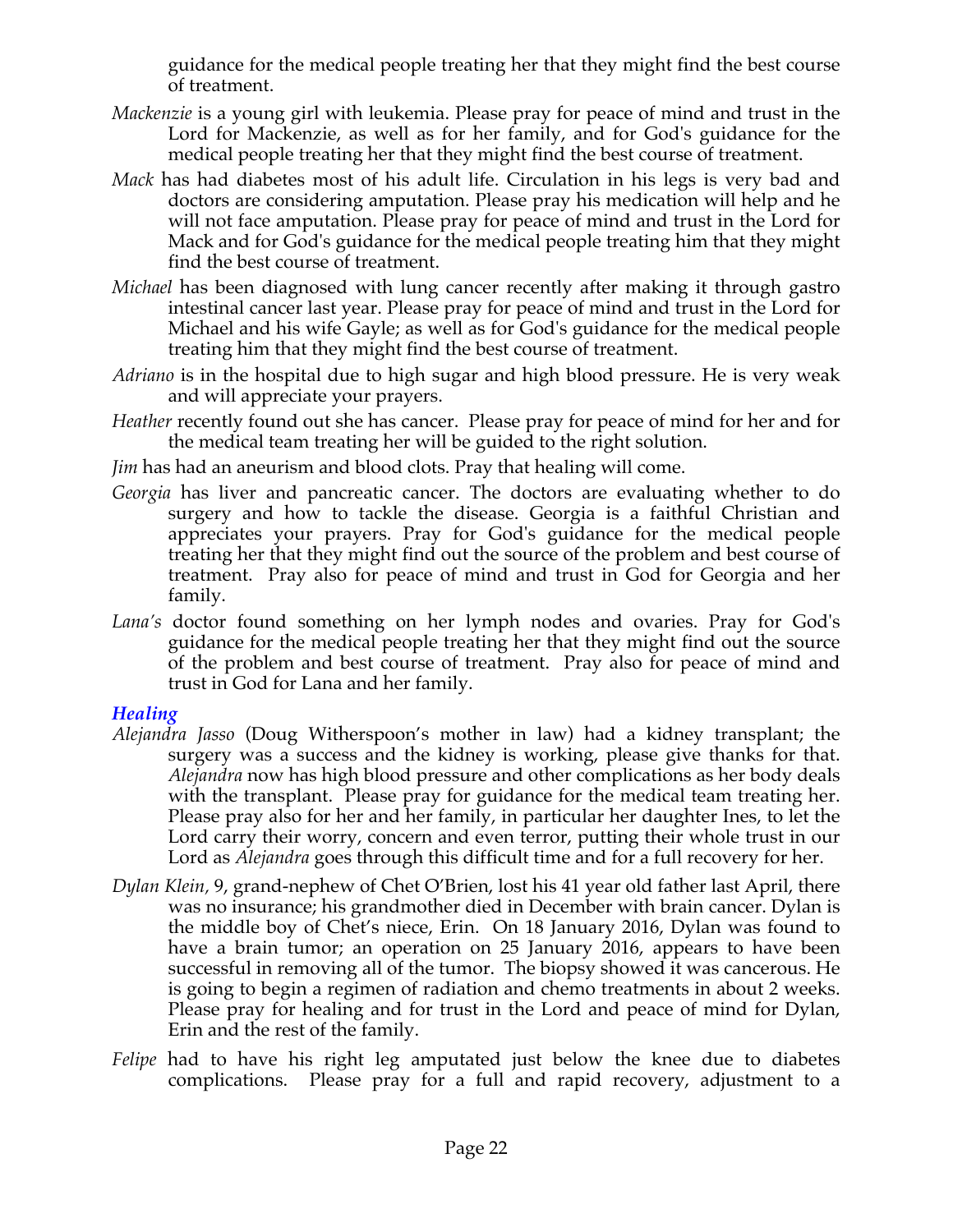prosthetic leg and return to work for him, as well as regulation of his diabetes so he does not have further problems.

- *Rev Bill* had a stroke. Pray he will stay comfortable and Jesus will be close by, please pray for a full and rapid recovery.
- *Dennis* will begin chemotherapy for an active cancer spot on his spine on 17 September 2015. Please pray for a good result and tolerance of the treatment for him.
- *Vickie* has been bothered with Migraines and all that go with the headaches. Please pray for relief from the pain for Vickie.
- *Amelia Perez* had a small stroke on 11 July 2015 and drove herself to the emergency room, she was admitted for three days, had her carotid artery opened up and is recovering. Amelia's faith and spirit are strong. Please give thanks for the progress so far, for her continued and full recovery and her faith to continue to support her. Pray also for her family who are still quite worried for her.
- *Jon* has Stage 4 mantle cell lymphoma There is good news in that he is in remission; however the chemotherapyis producing neuropathy in his legs so that it is a challenge for him to get around. Please pray that he will be as comfortable as possible; he has been a Marathoner runner so this is especially difficult.
- *Margaret,* from California, fell and broke her on 7 July 2015, while visiting her daughter in Arizona. She will stay in Arizona for the rehabilitation and return to her home when able. Furthermore, Margaret is in good spirits; however she will be away from her church family which is important to her for an extended period of time.
- *Cindy* is very ill, she is young and has children, she and her family need your prayers that they might stay close to our Lord and Saviour Jesus Christ as she heals.
- *Diana*, age 15, broke her leg while in school and now has a cast on. Pray she will adjust and be healed soon
- *Amy* has melanoma in her lungs, liver and kidneys; they have found a treatment for her that has a high success rate however the side effects are debilitating. Please pray she will be able to tolerate the side effects and the treatment is successful. Amy has full trust in the Lord, but would still appreciate your prayers.
- *Debbie* is just beginning chemotherapy for cancer of the lymph nodes. Prayer she will be able to tolerate the therapy acceptably and remain strong as she remembers the Lord is with her at all times.
- Liz had a massive stroke at age thirty-seven. The prognosis is good but she has a long road ahead. . Please pray for guidance for those treating her, for trust in our Lord for Liz and her family, for healing.
- *Ebick* is suffering from a severe ulcer but the Doctors cannot give her the proper dosage of the medicine due to her six month pregnancy. Please pray doctors will find an alternative avenue for treatment or that God will provide.
- *Stan* is going through chemotherapy and radiation treatments for cancer. He is elderly and the treatments are tiring him. Please pray for his wife *Marvelene* as they do this together.
- *Donald* is in the hospital and had his leg amputated on 14 April 2014. Pray he will adjust and healing will begin.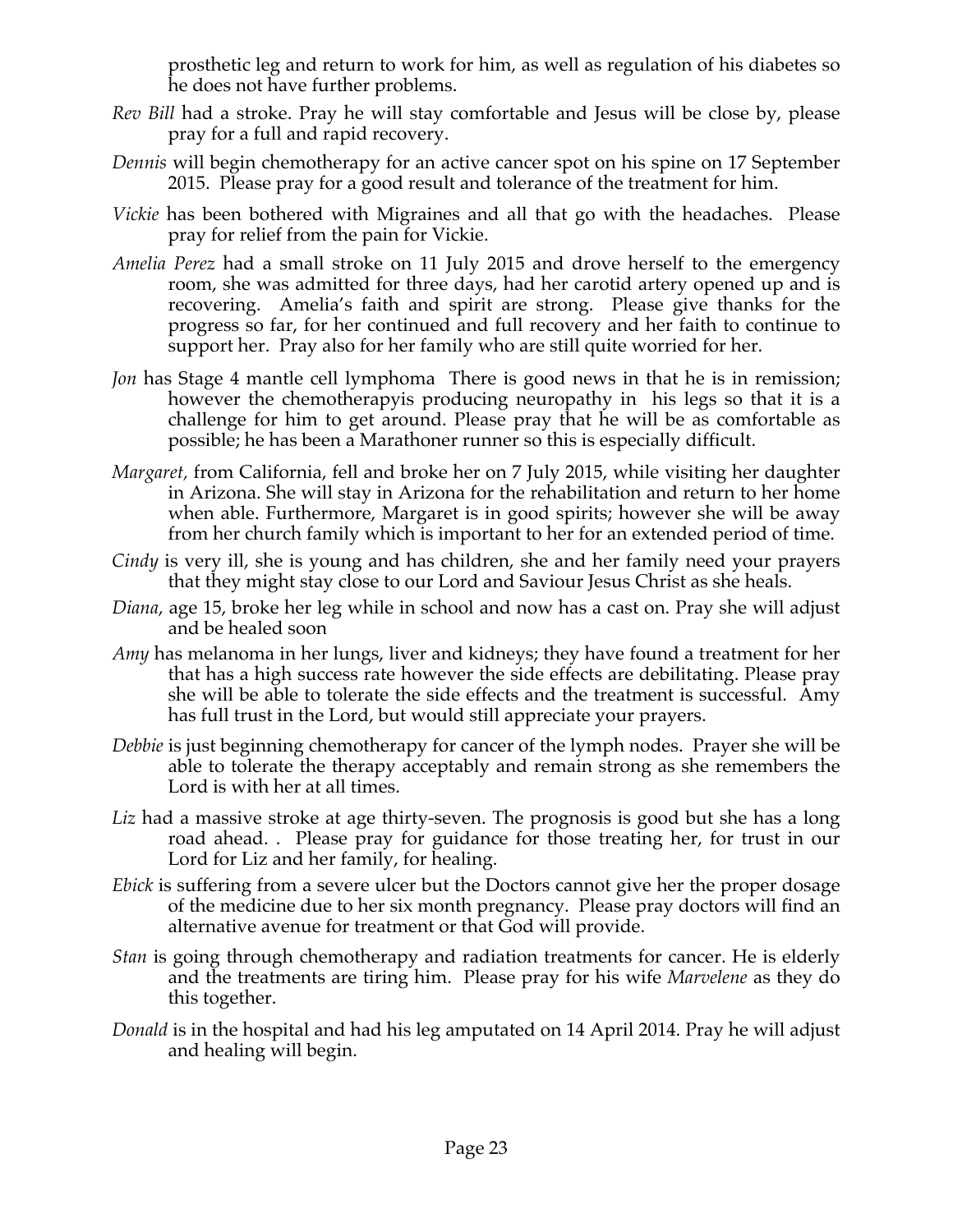- *David* has many concussions and unable to go to school, read books, watch TV and has headaches and migraines. He has trouble sleeping and his family will appreciate your prayers for this 10 year old young man.
- *Gladys* has breast cancer and has had a lumpectomy. She needs to take a year off of her work to have chemo treatments.
- *Alwin Jack* has had a stroke and recently has had a relapse. Please pray for those who treat Alwin that they might chose the best possible treatment and pray for peace of mind for Alwin during the recovery phase.
- *Carolyn* has Multiple Sclerosis with complications. Pray Carolyn and her children will be close to our Lord Jesus Christ as they and family members help to ease the problems.
- *Bill* had malignant growth removed from a lip last month and seems to be experiencing a re-growth of the cancer. He asks your prayer for the medical team treating him and for peace of mind for himself.
- *Hank* has osteoporosis, which has caused him a great deal of pain and inconvenience in the past few years. Pray for his healing and that his medical bills will be met.
- *Evelyn is* an elderly woman who has had problems with her eyes and is now blind. It appears some sight will return shortly, pray for that to happen!
- *Joanne* has begun kidney dialysis as a result of kidney failure due to extensive chemotherapy. Additionally she cares for an adopted drug addicted baby who is now nine years old. Please pray for her to keep her faith, to let the Lord carry her worry and concern and to give her strength. Pray also for those treating her that they might pay attention and do their best.
- *Mr. N. Anand* is in the hospital and is seriously ill. He is being encouraged to pray for repentance of his sins and to depend upon our dependable God for a cure and recovery of his health. Pray that he will be a strong witness for Christ.
- *Jacob* has been going through some dental procedures and has some pain and aggravation with the numbness. Please pray for comfort and strength for him, as well as for guidance for the medical team treating him that they might pay attention and do their best.
- *Bud and his wife* for their continued welfare and enthusiasm. Bud has been advised of an aneurism in his heart of a size not mandating immediate surgery. This comes at a time when he has sole care of his wife who recently broke two vertebrae and thereafter sustained pneumonia.
- *Virginia* has sinus and allergy issues giving her severe problems. Pray that the Doctor will discover why it continues and find a cure.
- *Arlen* is receiving treatment for lung cancer and recently experienced a ruptured colon during treatment. She is alone in Oregon but does have a friend who has traveled a great distance to be at her side. Please pray for guidance for the medical team treating her and for strength and trust for Arlen.
- *Oscar* discovered some time ago he had blood clots in his leg and lung. He has been treated for them and has not been cured. He now will be facing surgery. Please keep him in your prayers.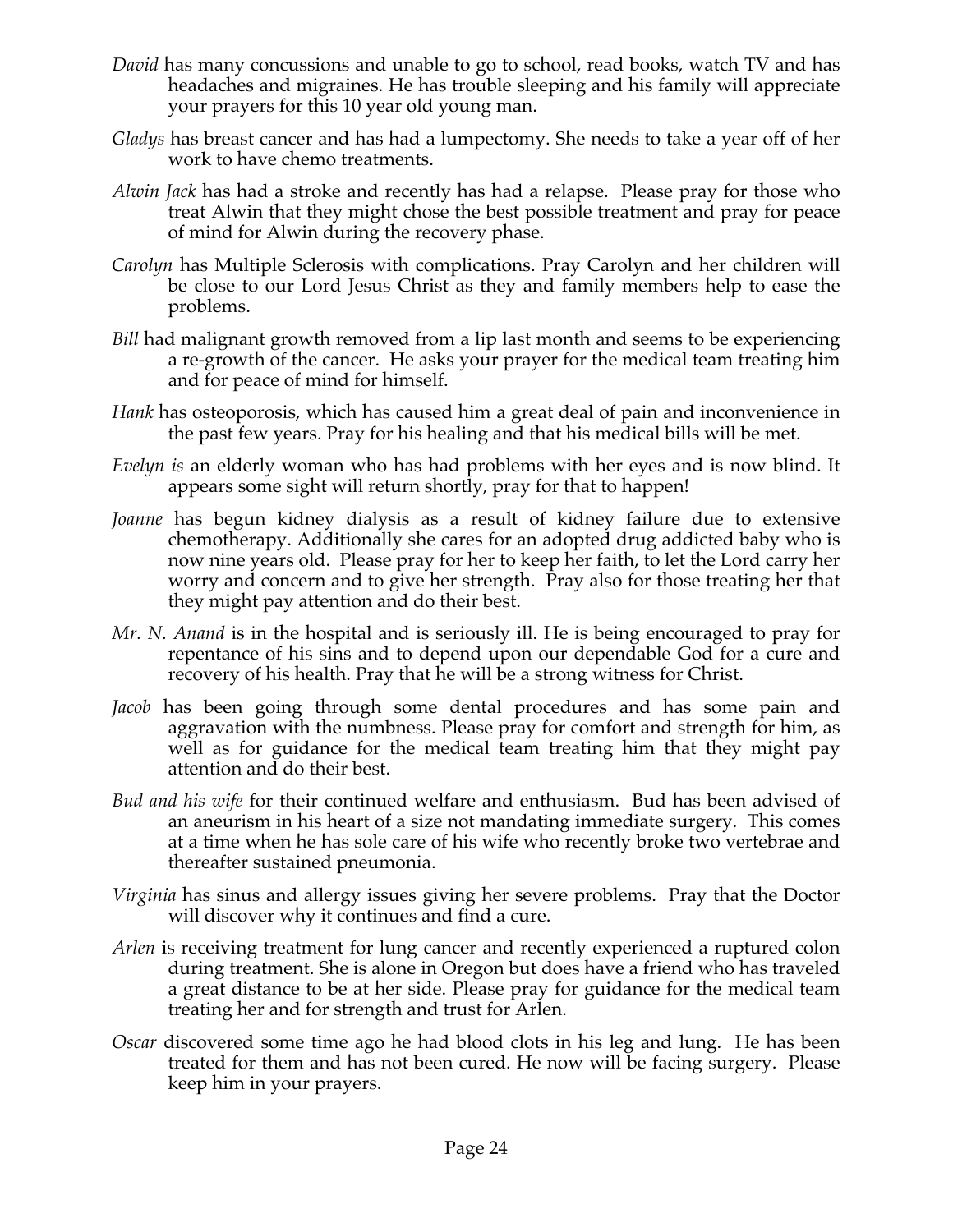- *Angela* had an ischemic stroke (clot). Please pray for guidance for the medical team treating her and for strength and trust for Angela. Please pray also that she and her family might put their worries on our Lord's back so she can work hard towards recovery.
- *Nora* had a stroke mid February 2013. Please pray for guidance for the medical team treating her and for strength and trust for Nora. Please pray also that she and her family might put their worries on our Lord's back so she can work hard towards recovery.
- *Linda* has been hospitalized for several days with a gastrointestinal problem. Please pray for guidance for the medical team treating her and for strength and trust for Linda.
- *Dester* is suffering from unknown skin and diseases. Please guide the medical team treating him to find out what the problem is and cure it. Pray also for Dester to trust in the Lord.
- *Lee* has Arterial Fibrillation, sheis doing much better and she and her family thank you for your prayers. Her pain level is high and some medications have bad side effects. Please continue her in Prayer in the weeks ahead as she heals.
- *Nell* recently adopted two children and has just been diagnosed with multiple myeloma.
- *Mary Lou* has been suffering with seizures. She was in the hospital with a 24 hour monitor and is being sent home from the hospital with two medications and orders to return in 2 months for another MRI to review whatever is going on in her brain. Please pray for guidance for the medical people treating her, as well as peace of mind and trust in God for her and her family.
- *Kathleen* has spent the last two weeks in the hospital. She has been diagnosed with colitis, shingles and possibly colon cancer. Pray she will be comfortable and begin to heal.
- *Rachel* has Mitochondrial Myopathy. This is a hereditary disease of the muscles and they do not have a cure for it. Part of her pain is her family does not believe she is indeed ill, as she appears to be just fine. Please pray her family will learn the truth and be supportive of her; pray also the medical people treating her will find the right measures to minimize the disease. Most particularly pray for Rachel's trust in God.
- *Nicolas* is in the hospital with serious symptoms of a heart disorder. Please pray for peace of mind for him and guidance for the medical team looking for the cause and cure.
- *Juanita* is a young girl who was in a coma because of a blood disease. She has not come out and is gaining strength. They are awaiting results from blood samples. Her family thanks you for your prayers and asks that you continue.
- *George* had foot surgery. Please give thanks for the surgery and pray for a full and rapid recovery.
- *Nellie* is in the emergency room of a hospital in a great deal of pain. Please pray for peace of mind for her and guidance for the medical team looking for the cause and cure.
- *Lauralee Meade* underwent a lumpectomy on Friday after Thanksgiving. A further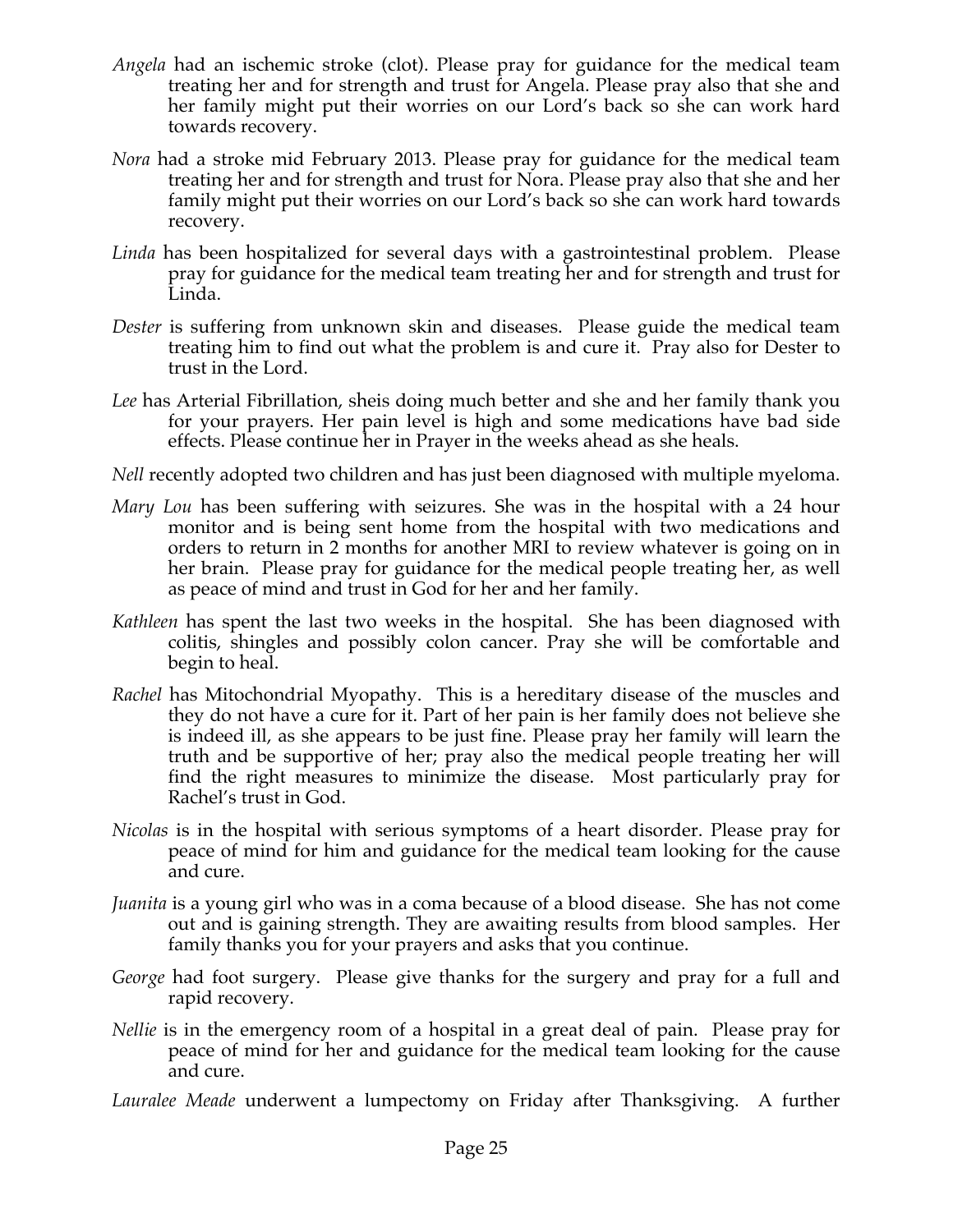anomaly has been discovered and she had additional preventative radiation treatment. Please pray for a complete remission of the cancer. Pray also Lauralee will maintain her great attitude and trust in God.

- *Kay Denton* (Mrs. Kay) has had another chest infection, perhaps viral, this one is pretty bad. Please pray for her full and rapid recovery and for her ability to breathe to return quickly. Please pray for continued peace of mind for Mrs. Kay and her family. Give thanks for her trust in the Lord and her positive attitude.
- *Judith Clingwall* is afflicted with Multiple Sclerosis (MS). She is currently in Laurel Place, an extended care facility in Surrey, British Columbia. Judith's condition has worsened recently. Please pray for her to take an active part in her own life, for her strength, peace of mind, trust in God and remission of the disease so she might return home to her family. Pray also for strength for her husband Martin as he deals with all the problems and stress of Judith's situation.
- *Vince (age 15),* reoccurrence of Osteosarcoma, recent testing found a nickel sized tumor in his lungs. The doctors are consulting with a specialist in Houston. Please pray for guidance for the medical team and for peace of mind for Vince and his family.

## *Healing and Patience*

- *Kym* (43) has various hip problems which seems to be related to osteoarthritis. And, her mother *Ruth* is in the early stages of dementia. Pray for guidance for those treating both of them, as well as patience and trust in the Lord for both of them.
- *Christopher* has had problems with his leg for some time. Now he has to have it casted and it will stay that way for what to him seems an interminable time. Pray for patience and peace of mind for this young man who has much he wants to do.
- *James* for the Lord's healing of health issues and give a remedy for many personal challenges at the moment

## *Thanksgiving and Continued Healing*

- *Brett Gregr* had surgery on Tuesday, 22 March 2016, to remove a bleeding lesion. The surgery, which had potential to end his life, was apparently completely successful. Please give thanks for the great outcome and great work by the surgeons and medical team and please pray for Brett's peace of mind, as well as that of his wife Karin and the rest of his family during his recovery.
- *Shamu* had surgery again on Friday 18 March 2016, which appears to have been completely successful! Please give hearty thanks for the good result. She had eight surgeries now to attempt to solve a disruptive colon. She needs at least one more. She is still weak. Please pray for strength, physical, mental and spiritual for her. Pray for guidance for the medical team treating her. Pray also for her to continue her trust in our Lord as she goes through this difficult time.
- *Linda* had successful dental surgery on 15 December 2015, she is also on a course of chemotherapy and this type of surgery was not recommended for people while they are taking chemotherapy. But, it was an emergency and had to be done. Please give thanks all went well and pray for continued healing and for peace of mind and trust in God for Linda and her family.
- *Ruby* broke her hip on 10 December 2015, surgery was successful. Please give thanks for the successful surgery and pray for her full and rapid recovery.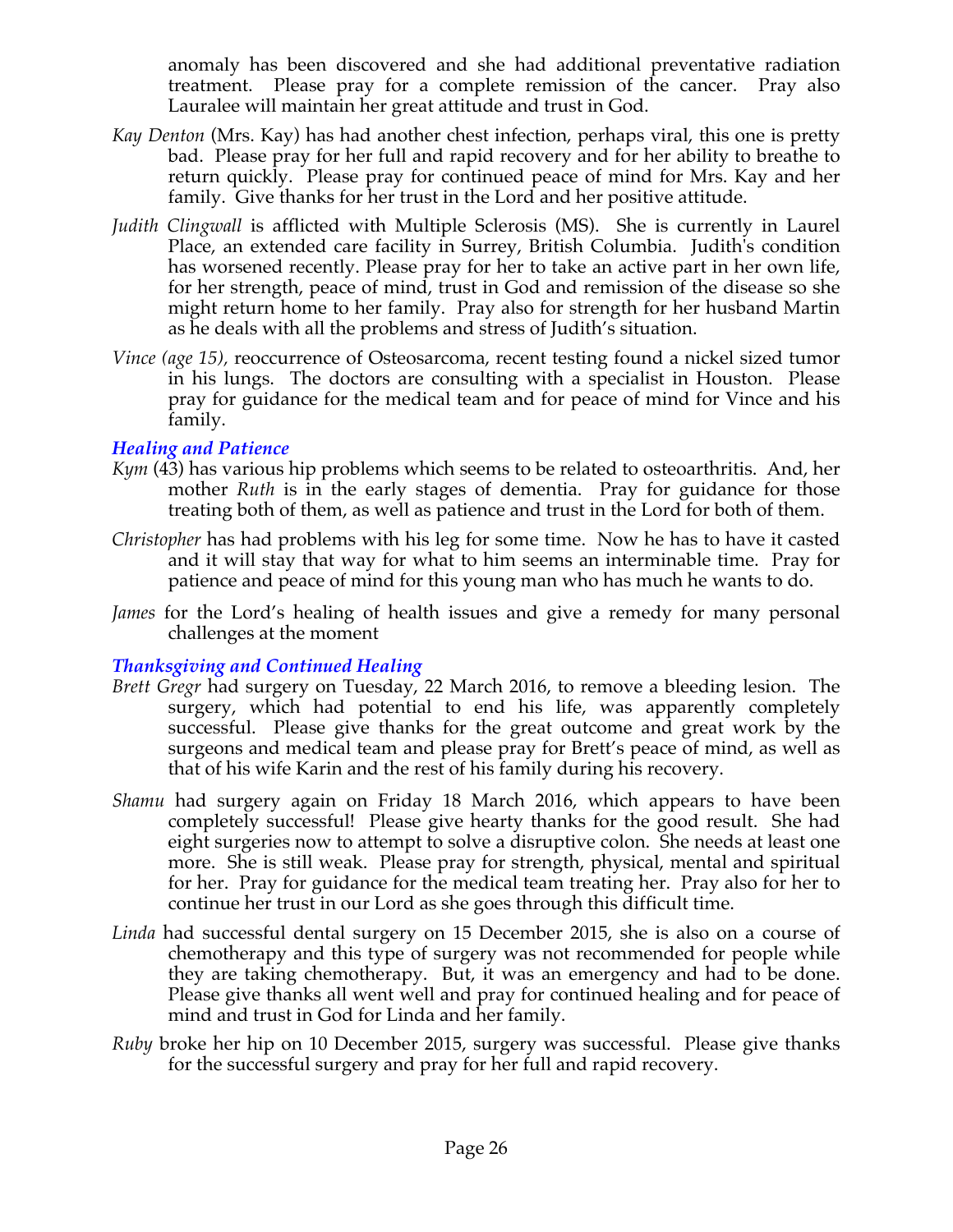- *Terry* was undergoing radiation treatment for cancer, which he had to stop to amputate his leg below the knee due to diabetes. The surgery was successful, he has been fitted with a prosthetic leg and foot. He is in good spirits and positive about the remainder of his treatment. Please join Terry and his family in giving thanks for the successful surgery and continue to pray for his return to radiation treatment and then to chemotherapy, ask God to give Terry, his wife and seven year old son trust in him for peace of mind and heart, as well.
- *Cynthia (Cindy) Olufson* (Melanie Zimmer's sister) had surgery to remove Harrington rods put in her back 25 years ago because of an infection. The surgery went well, please give thanks for the great result and pray for a full and rapid recovery for Cindy.
- *Janet Jessup* had a stroke on 3 July 2014 and heart problems that were causing huge issues for her. They seem to have gotten her stabilized and she is going home from the hospital. Please join the entire family in giving thanks for this wonderful development. Please pray for those treating her to find the appropriate treatment and for trust in God and peace of mind for Janet and her family, in particular her husband of 43 years, Rev Roger Jessup, retired minister of Saint Joseph of Arimathea Anglican Orthodox Church.
- *Arch Crittenden* has Multiple Myeloma (cancer cells in bone marrow); without this treatment life expectancy is one to two years. The treatment has apparently been effective. Arch and his lovely wife Kathy ask that you pray for their trust in God to remain strong and for a good outcome.
- *Sam* had surgery on his entire large intestine that had become infected. At the time of the operation he was just hours away from a complete organ shutdown. He had had turmoil in his life over the years. Sam is now in the ICU and his Minister visited him and explained to him God had given him another chance for him to make things right with his Lord. Pray for his good health and his spiritual life with Jesus.
- *Ian* had surgery to remove excess skin rendered a nuisance by controlled lost of 200 pounds. Please give thanks for the successful result and for those treating him to have paid attention and done their very best on the lengthy surgery, taking the best possible care of him. Please pray for his continued recovery and strength for his Mother who will be in charge of his after care.
- *Jenniffer* had surgery for breast cancer on 15 October 2014, which seemingly went well; please give thanks for that. She has had other complications which preclude her from making a full recovery in particular, the reconstructive surgery seems to have gravely affected her back muscles and nerves, resulting in both very limited mobility and extreme pain, the drugs are making her terribly sick; please pray those will be overcome. Pray for help for Jenniffer to keep her trust in the Lord and let Him carry her worry and concern as she recovers. Please pray also for strength and courage for her family as they try their best to help her.
- *Mary Thornell* has been battling colon cancer for three years now, she is currently treating at the City of Hope. Things seem to be going well, the numbers seem headed in the right direction. Please pray for guidance for those treating her, as well as strength, guidance and peace of mind for Mary and her husband Jim, as well as daughter Janice and son Jimmy, as she undergoes treatment.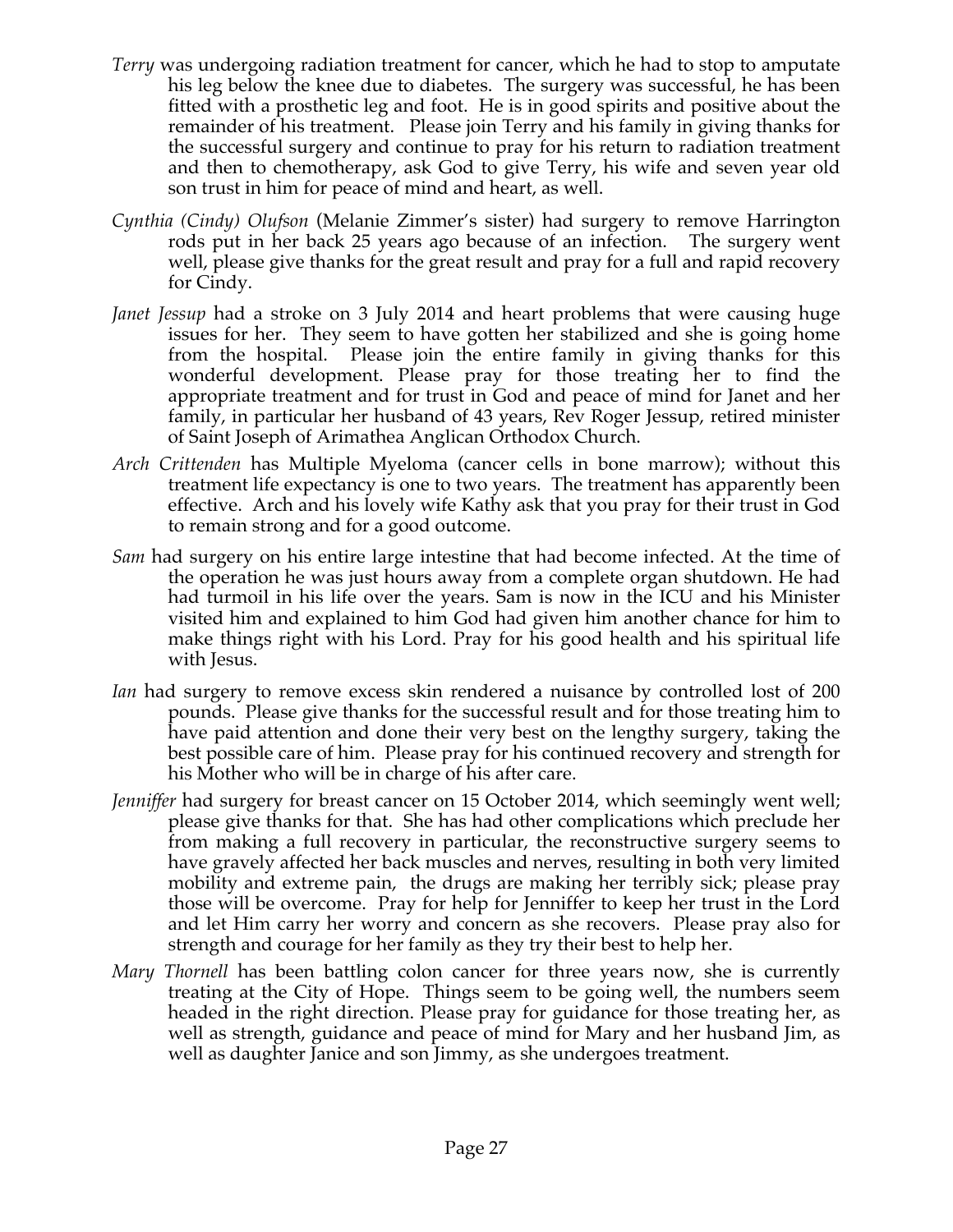- *Jim Thornell (Jet)* seems to have recovered from the five stomach ulcers and now is dealing with blocked coronary arteries and taking care of Mary. Please give thanks for the great result and also for the strength, guidance and peace of mind our Lord gave Jet and his wife Mary, as well as daughter Janice and son Jimmy, as he underwent treatment.
- *Elma* is suffering from cancer. She was taken home from the hospital on the advice of her Doctor. We were asked to pray that Elma's remaining time here on earth might be good and that Elma and family might put their trust in the Lord and let Him carry their worry. Since then, Elma's Bishop told us a great Miracle of the Lord is working over Elma. Doctors sent her home to die, but now she seems to be doing all right. On behalf of her, thank you for all of your prayers. Please continue praying for her complete healing.
- *Dennis* has heart problems; now the medical people treating him discovered a large mass on his liver which turned out to be a cyst! Please give thanks for this great development and pray for peace of mind and trust in the Lord for Dennis and for God's guidance for the medical people treating him that the contemplated surgery might go well.
- *Dwight* had major oral surgery, for which he gives thanks. He is recovering slowly and asks your prayers to speed the process.
- *Mike* is a veteran who has served his country when she called. Please pray he will open his heart to God so He can make Mike's crooked road straight and pull him towards the summit rather than to the pit.

#### *Business*

*James* and *Sarah* who have recently moved to a new area and have new positions in employment. They are finding much stress in the new surroundings and will appreciate your prayers as they adjust.

### *Financial Guidance and Employment*

- *Doug* recently became unemployed from his job of 18 years. He has been applying for jobs, but unable to get one at this time. His wife is working; this is not enough for the family. Please pray he will find employment with a firm that will be able to use his considerable skill and hard work to benefit both the firm and the family.
- *Catherine and Lewis* are at a low ebb due to a struggle for employment. Your fervent prayers will be appreciated.
- Lori is considering a potential change in her employment. Please pray for God's guidance in considering all aspect of her potential work.
- *Sara* is concerned about the future with her company. She would appreciate prayers for her continued employment and that her firm might find more and better ways to use her considerable skills.

#### *Guidance as to Housing*

*Amy Marie* and her family have been living in a rental they had hoped to buy. The owner is running too much of a loss and is going to sell the property. Please pray for Amy to find a way to either stay in this house, which she has made a home, or to be guided to a house they can rent until they can buy it. Pray also, or perhaps more importantly, for Amy to let God carry her worry and concern.

*Financial Guidance and Healing*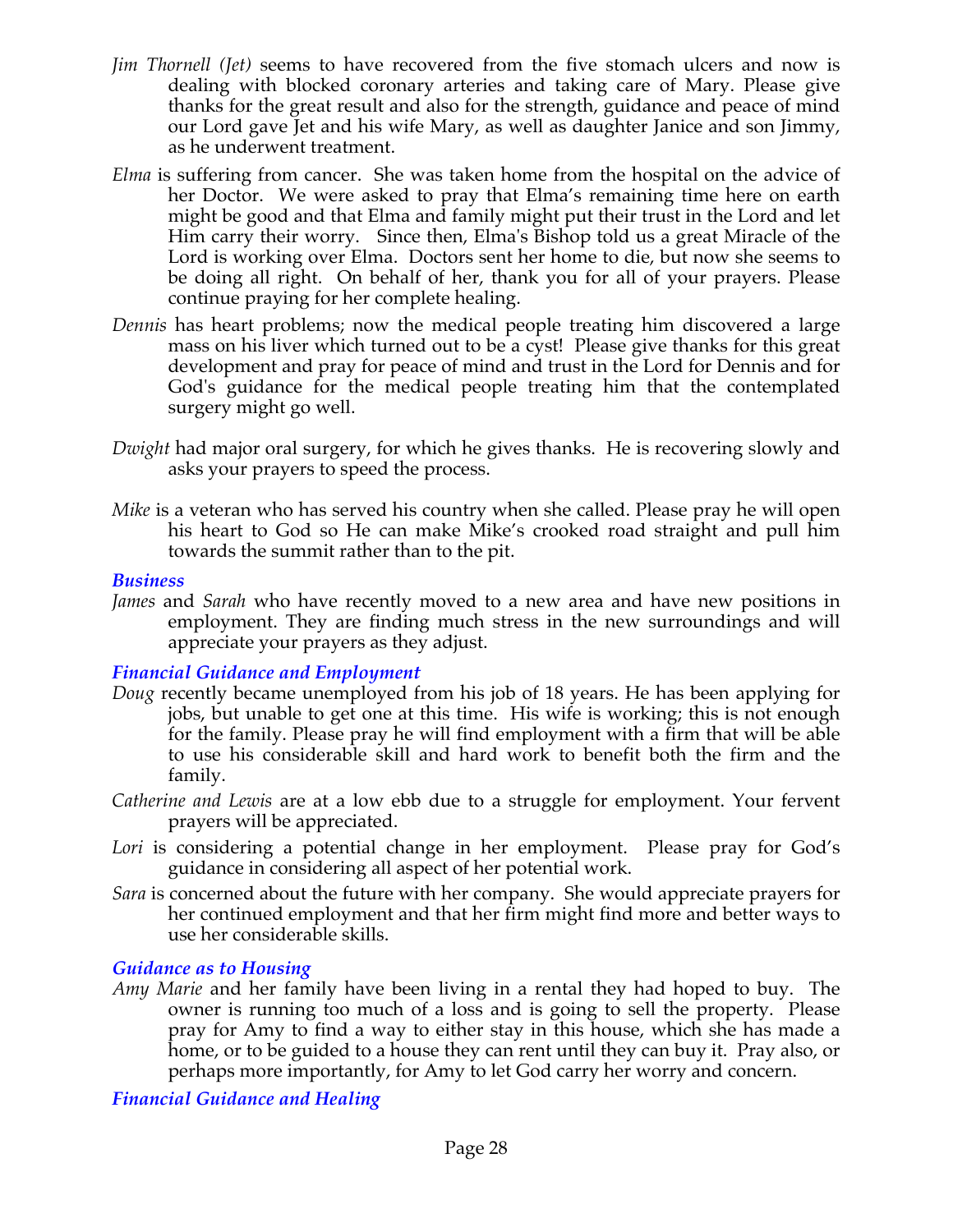- *Clark* is in need of salvation; for God's Will to be done in his life. Pray his family will be blessed with the financial miracles that come from doing His Will.
- *Timothy and Sharon* had their home foreclosed the morning of 15 April 2014. They are experiencing spiritual, emotional and financial crisis at the current time. Please pray for God's guidance as to how they might handle the financial difficulties in which they have found themselves and more importantly have them draw closer to God and each other.
- *Linda, Rick, Christian and Sawyer* are a family experiencing spiritual, emotional and financial crisis at the current time. Please pray for God's guidance as to how they might handle the financial difficulties in which they have found themselves and more importantly have them draw closer to God and each other.
- *David and Lorna* are having financial problems. They are trying to find a smaller home which may be more affordable. *Lorna* has had an ongoing battle with brain cancer, her trips back and forth to the hospital have drained their finances to the point they sometimes struggle to have enough food in the house. Pleaser pray for Lorna's healing and guidance on how they might handle the financial difficulties in which they have found themselves.

## *God's Strength and Peace of Soul*

- *Thomas Schopp* is currently in the Lemon Creek Correctional Center, Juneau, Alaska. He asks that you pray for guidance for him and for him to open his heart fully to the Holy Ghost that he might be guided to be a force of good in this world and be able to be a productive member of our society. He adds that he much appreciates your prayer on his behalf as he is confident the Lord listens.
- *Adrian Heywood (17)* (friend of *Thomas Schopp)* is living with an abusive alcoholic stepfather, while his mother looks the other way, seemingly because she "needs" the stepfather's money. Thomas asks you pray for guidance for *Adrian*, that he might be helped to open his heart fully to the Holy Ghost to be guided to be a force of good in this world and be able to be a productive member of our society. *Thomas* adds he much appreciates your prayer on Adrian's behalf as he is confident the Lord listens.
- *Krysti* has issues stemming from habitual drug abuse. Pray she will take help from God through Christians trying to lead her to our Lord.
- *Charlie McCormack* is really feeling down again. He cannot say why; on the one hand knowing rationally things are pretty darn good and on the other hand feeling what he knows to be irrationally that doom is impending. He asks your prayer the Holy Ghost might fill his heart with light and drive the darkness far away.

### *Guidance*

- *Thomas* recently learned as the result of a parole violation he will not be allowed to return to society for the remainder of his life. He is despairing and fearful of his inability to cope with this new news and God's plan for his life. Please pray he will be able to work with God to live with the choices he has made and go forward.
- *Cam* has gotten into some of the issues being with the wrong crowds, too much dinking and making the wrong decisions. Pray he will ask God to send the Holy Ghost in to straighten things out and he will listen when He speaks to him.
- *Paul* recently had his large toe amputated due to diabetes and is having a difficult recovery filled with fear about dying. He recently accepted Jesus as his savior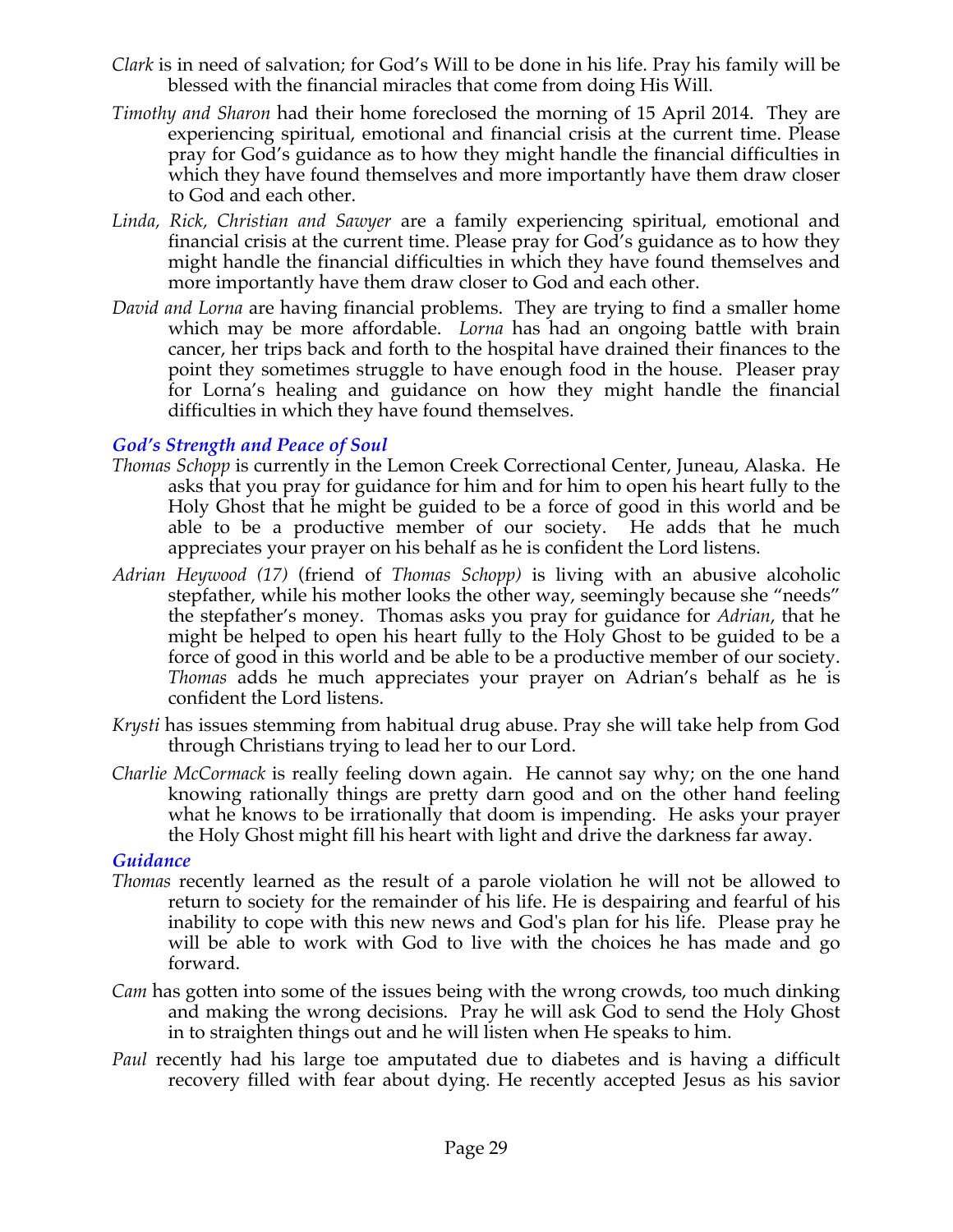and his family Rosie and Brenda are very grateful. Pray for strength for both Rosie and Brenda who are staying by his side through it all encouraging him on.

- *Steve* is addicted to alcohol, pain pills and gambling. Pray for wisdom, courage and strength to stick with treatment and follow God's plan for his life.
- *Eli* has some mental issues and has lost his way. He was admitted to the hospital for psychological evaluation to get a proper diagnosis and medications and has been discharged. He has yet to come to grips with the demons chasing him. Pray he will return to the Lord and his family. Eli's brother *Carl* has gotten little to no support from the family, he being the one to get Eli into treatment. Daughter Katie seems to be the least helpful. Pray they will ask God to send the Holy Ghost in to straighten things out and they will listen when He speaks to them. The family has been open to the Prince of Darkness and needs help.
- *Debbie* has family problems that must be dealt with and she asks God's guidance in making the correct decisions and how to stand.
- *Edward (45)* had the opportunity to meet with a Christian during the conversation she discovered Edward had some background about God but thought He was not relevant to this day. Edward asked many questions about the Bible and was surprised at the answers and continued to ask questions. They both went their separate ways and the Christian told Edward that she would pray for him. Will you join in prayer for Edward, please?
- *Michael and his Family* ask your prayers for wisdom as they are under trial and affliction to follow the law of the land and yet honor God in so doing.
- *Flora* is in remission with cancer, but has high blood pressure and fatigue. Flora's Mother recently died and this has caused added stress. Please pray that she will be able to let God carry her worry and sorrow so she can do the things she needs to do.
- *Elizabeth and Gunner* need your prayers for their general well being. Pray they might see the Light of the Lord and let Him guide their lives. Pray they will open their hearts not only to the Lord, but to each other to become one in Him and happiness.
- *Eli* has lost his way both spiritually and mentally, please pray for him and his parents Ed and Barb, who are having great struggles seeing their son, go through these afflictions having brought up in a Christian home. Please pray his parents can find a way to help Eli.
- *Mitten* has a Christian talking to him about Christ. Mitten does not believe and does not seem to care. Please pray Mitten will see the light.
- *Kristen, Rickey and their two children* ask you to pray for grace, wisdom and understanding as they attempt to cope with infidelity, separation and possibly divorce as a result of backsliding from the Lord into the World.
- *Helene and her family* ask your prayers for them as they deal with the loss of Alan, husband and father.
- *Stephanie* seems to be very deeply into post partum depression after her baby was born prematurely. Please pray for her Mother in Law who is going a great distance to help Stephanie and her new Grandson. Pray that Stephanie will be able to direct her attention outward, rather than inward.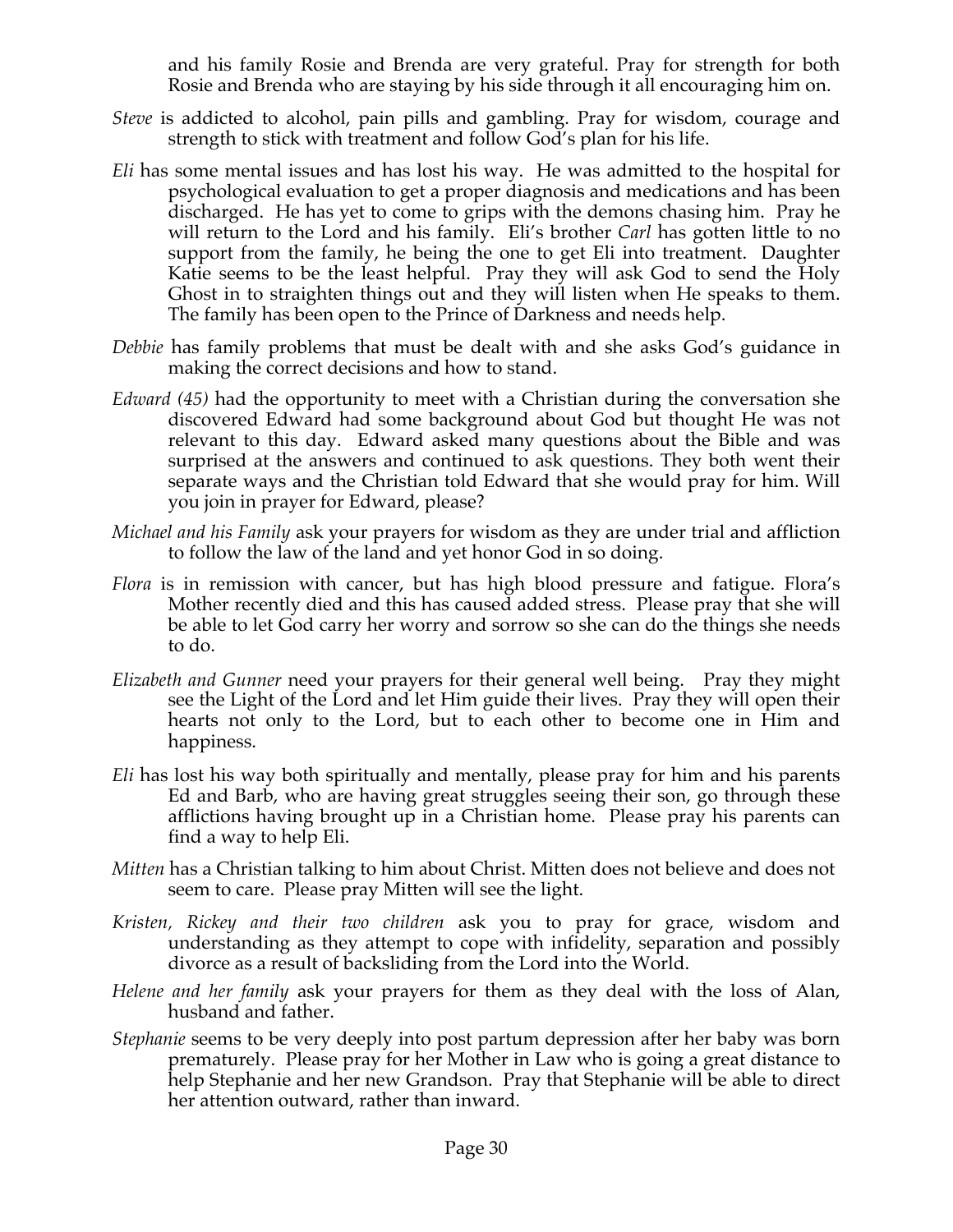- *Caitlin* is in the grip of the Prince of Darkness; she thinks there is escape from reality in drugs. The saddest part is that reality is not as she sees it. Her family is despairing as they can do nothing to help her and ask that you pray for the Holy Ghost to enter into heart and show her the need for change before it is too late.
- *Nathaniel* is in spiritual turmoil. His family and friends will appreciate it if you will keep him in your prayers for him to find the root of his trouble and accept God's help.
- *Sam* and her *two children* have been living in a shelter and are to lose their place there. Please pray a place will be found they can stay in and recover.
- *Norrie* is facing daily exams in the weeks ahead. Pray for calmness and concentration and to do the best possible.
- *Jonathan* is addicted to drugs. He is now in jail awaiting trial. His parents and friends will appreciate it if you will keep him in your prayers for him to find the root of his trouble and accept God's help to heal addiction.
- *Beth* is suffering from ungodly treatment in her marriage. Please pray God will guide her in her behavior, actions and thoughts that she might be able to lead her husband to God so her marriage might prosper to the benefit of them.
- *Jeanette* has had many members of her family die from diabetes and several are near death now. Jeanette does not know the Lord and is despondent and perplexed about her family and herself. Please pray she can open her heart to allow the Holy Ghost in to bring her knowledge and understanding.
- *Dr. Elizabeth Raj* is teaching a biblical approach to the psychological problems facing many in our society today. She is battling against the growing influence of worldly psychology adopted by the churches themselves. Elizabeth constantly stresses answers are found between the covers of that precious Book, the Holy Bible. Please pray for encouragement, strength, fortitude and courage for her.
- *Sara* asks that you pray for guidance for her as she deals with the stresses of her family and life. Pray that she can separate those things which she can affect from those things which she cannot and give her grace to accept that she cannot do everything and can only change those things within her control. She asks for God's help for her business so that she might remain gainfully employed while keeping up with the needs of her mother and husband and healing her own problems.

*Jacquie* to open her heart to God and accept His Love and Grace.

## *School Challenges*

Destiny, Blake and Janet

#### *Anglican Orthodox Church Fiji*

Please pray for the people in the *Fiji Islands* that have had floods for several days and Cyclones are expected. Pray for *Rev. Jack Andrew and all members of the Anglican Orthodox Church* throughout the Islands.

### *Kenya*

The Anglican Orthodox Church is making plans for establishment of a presence in *Kissi, Kenya.* There are six parishes, a total of 161 members, 68 adults, 93 children with two ministers. Please pray for the church there and guidance for the people involved.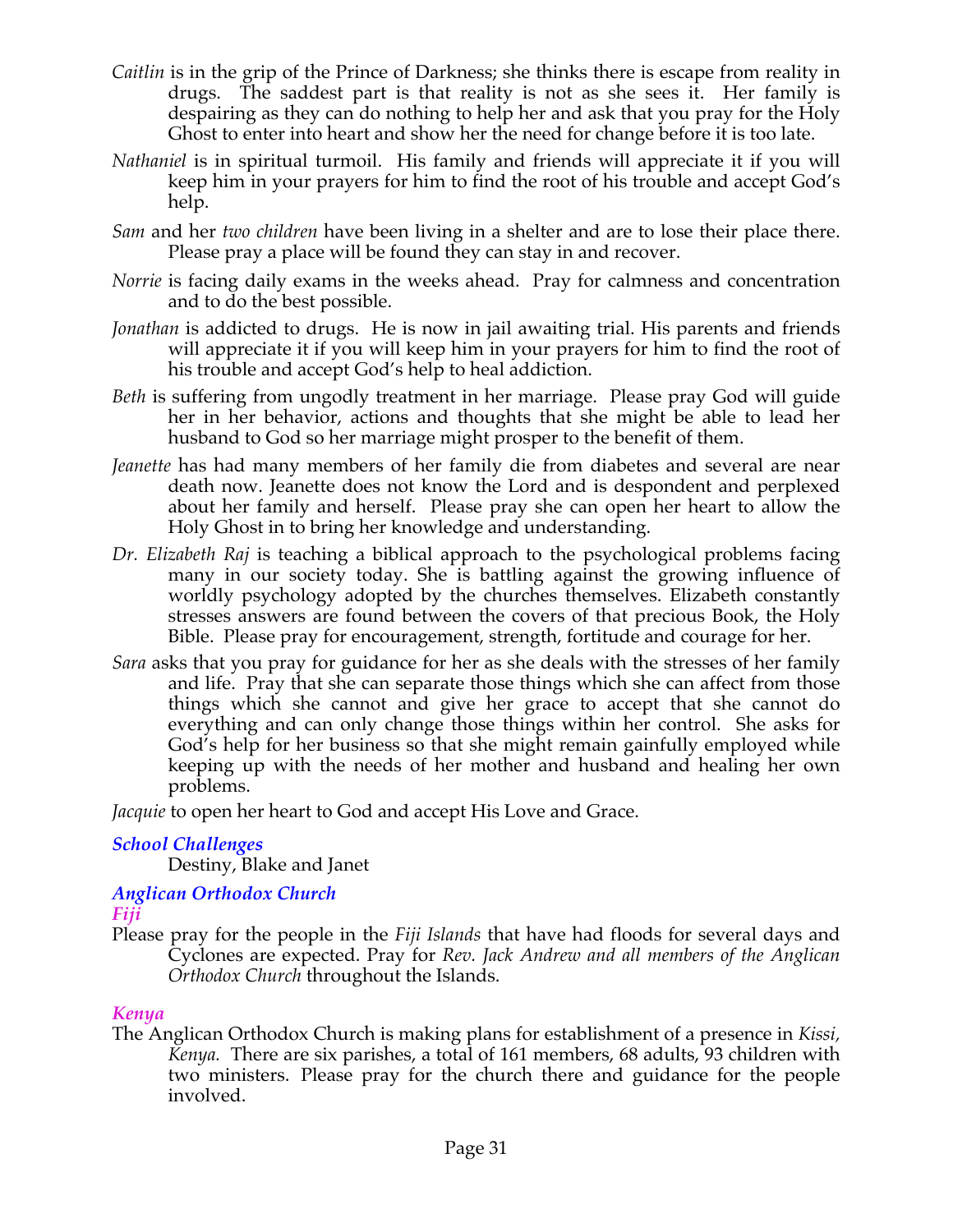#### *Indonesia*

Please pray for the Lord's will regarding the establishment of an AOC church in Indonesia.

#### *Pakistan*

The forces of evil are strong in Pakistan. The force of God stronger. Pray for our Christian family there.

> *Ernest Jacob* Presiding Bishop Pakistan

#### *Serbia*

Rev. Igor Djurcik leader of Anglican Orthodox Church in Serbia asks us to pray for his students. He has excellent young people in Belgrade who are having services and classes on the Bible.

#### *Philippines*

Please pray a *Minister* will be found who would like to serve in Tabuk, in the Philippine Islands. The Anglican Orthodox Church has an established Church there and in the surrounding areas and need a Shepherd to lead the flock*.*

#### *Diocese of the Epiphany*

*Saint Paul's, Moberly, Missouri* would like your prayers that the Holy Ghost might enter more fully into their hearts so that they might be more effective in spreading the Word of God.

#### *Diocese of Virginia*

*Saint Joseph of Arimathea Anglican Orthodox Church* is under a lot of stress. We all are, but they need even more prayer. Rev Roger Jessup, their wonderful minister, had to retire as he was so pressed by the duties of a primary care giver, in addition to all the worries of this world. Pray for trust in God for each member of the parish and for them to find economic relief.

### *Armed Forces & Contractors*

Dustin (USAF - Stateside), Kristyna and Luis Aviles (Army – Fort Lewis, Washington), Airman Donny Patton (USAF - Hulbert Field, Florida), Jordan Brown (USMC – Fleet Marine Force - Pacific), Trevor Jennings (USAF - KC-10 Boom Operator – New Jersey), Trevor Di Marco (USN – Whidbey Island, EF-18 Pilot), Kurt Thomas (USN – Camp Foster, Okinawa), Ethan (US Army Airborne – Southwest Asia)

#### *For Our Country*

Our country has lost its way. Over half the people that vote, voted for a government that promises them things it cannot deliver in return for their souls which it can, will and does take. Our foreign policy backs the rise of Islam, we turn our backs on those who would follow God and arm those who murder them. Pray God will raise up a leader from among the people who can turn the country's course 180° and attempt to come back to God. Pray the people will recognize that they are headed down a smooth wide road into the pit, a road that will get smoother and smoother, steeper and steeper until the only possible way is down. Down, into the depths of the pit. Pray people will recognize there is:

- One True and Triune God who is goodness in and of Himself
- All religions are not equal
- All ways of life are not equal;
- The Bible holds the Key to Life;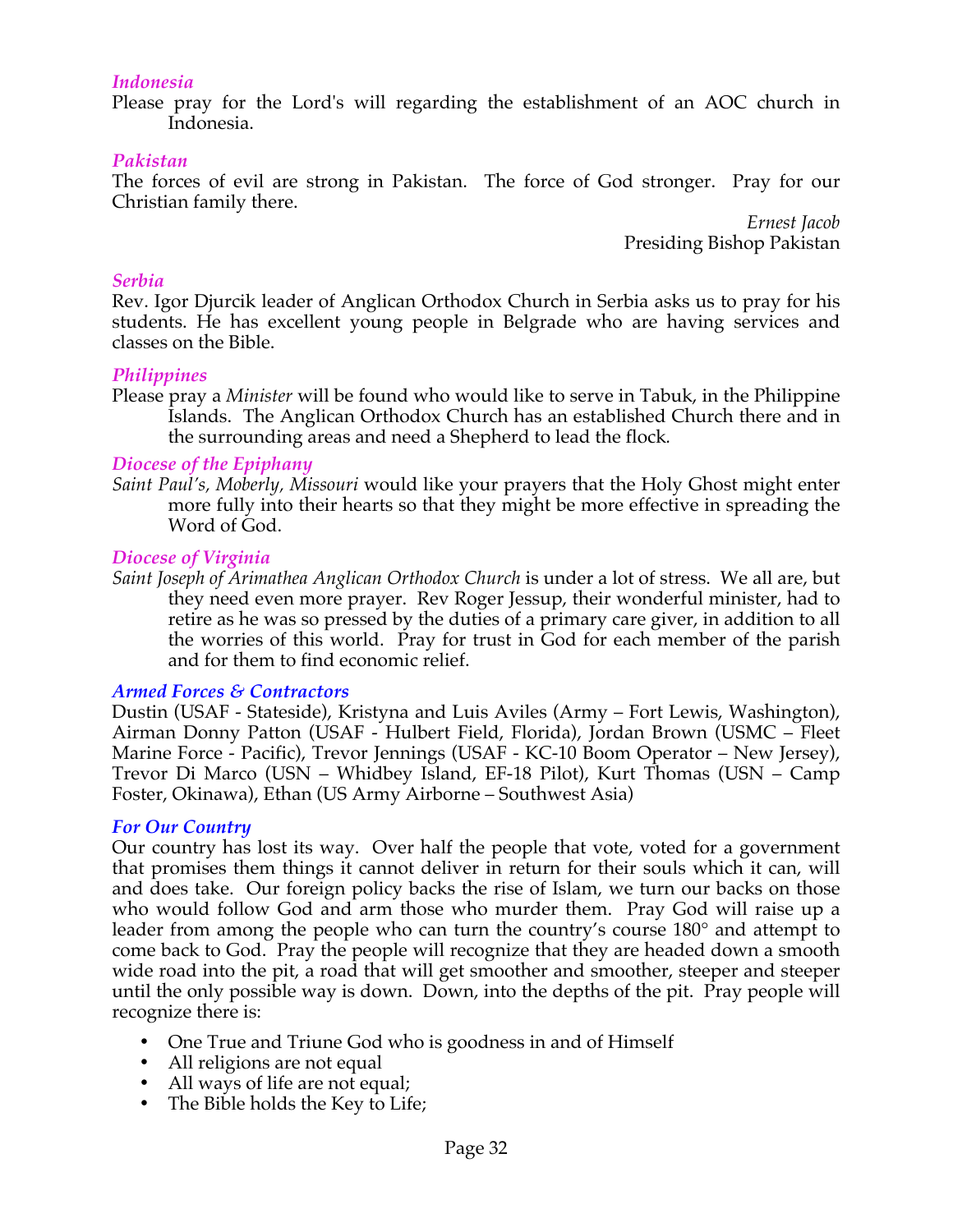- All rights come from God, not the State;
- Good;
- Bad;
- Evil;
- Right;
- Wrong;
- Allah is the Devil;
- Abortion is no more than sacrifice of children to Baal.

Pray this recognition will not come too late. Pray we will, each of us, do our duty to God, Country and Family, putting His Honor above all.

## *Persecuted*

- The Islamist group (ISIS) took over Quaragosh, the biggest Christian city in Iraq; 164 men, women and children were beheaded. People ask where is God? The real question is where are the people to enforce God's will. Pray the people of the world will see Allah for who he is, the Devil. Pray for those who remain behind that they might find a way to safety.
- Around the world, Christians are under attack, not only in the Muslim world, but from Hindus and others in India. Also, they are under continual attack in the name of "Separation of Church and State" in the western world, as it becomes actively atheist or pro-devil buddy. Please pray for God's guidance and protection for all persecuted Christians and those around them.

## *Education*

- *Aaron* is in need of God's guidance to see what he needs to do to fulfill his potential and live his life in a manner which will bring true happiness to him.
- *Thomas Dabney* is attending Delta State University in Cleveland, Mississippi, to finish his Bachelor's Degree. Please pray for Thomas to focus on education and do his very best at school.

## *Various Special Requests*

- This is a horrible time for the *people of India, Christians in particular*; they are having problems with Hunger, Bank Closings, Transportation and Schools not functioning. Pray for the Leaders and Members of our Church in Eluru Andhra Pradesh. Pray their basic needs will be met and God will be close to them in this time of need.
- We ask that you pray, please ask God that the Holy Ghost might give you insight into how you might make the lives of your friends and family better. Remember helping others is not just those who you don't know!

## *Thanksgiving*

*Liz Strauch* gives thanks for a good result from her screw removal surgery.

## *The near future, as well as Next Sunday*

22 May 2016 – Trinity Sunday – Holy Communion - Morning Prayer - Service start time 1000 (10:00 am); welcome or gathering songs before the service at 0945 (9:45 am); **Time 1000 (10:00 am); Location – 10603 Burrell Way, Descanso, CA**

29 May 2016 – First Sunday after Trinity– Morning Prayer - Service start time 1000 (10:00 am); welcome or gathering songs before the service at 0945 (9:45 am); **Time 1000 (10:00 am); Location – 10603 Burrell Way, Descanso, CA**